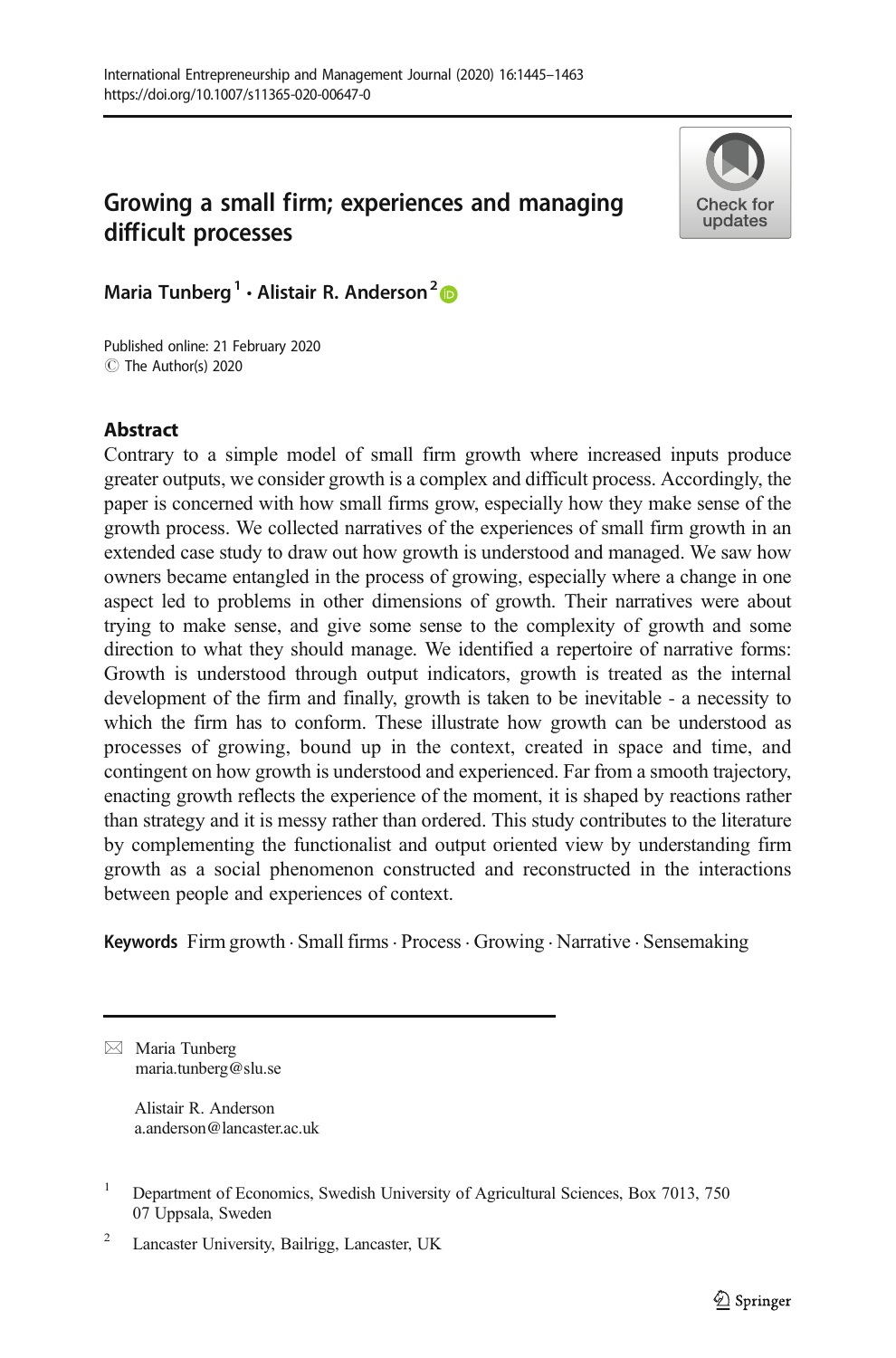## Introduction

Small firm growth interests scholars and features strongly in the 'entrepreneurship' literature (Storey [2011\)](#page-17-0). Indeed, growth characteristically informs the ideology of entrepreneurship (Ogbor [2000;](#page-17-0) Drakopoulou Dodd and Anderson [2007\)](#page-15-0) and small firms (Carland et al. [1984\)](#page-15-0); such that we anticipate growth in small firms (Davidsson et al. [2006](#page-15-0)). Yet most small firms do not grow and those who do may struggle to maintain growth. Moreover, there is ambiguity about what constitutes 'growth'; increases in jobs, sales or profits? Or is growth about changes in management style, even about a qualitative change in the firm? Hesse and Sternberg [\(2017](#page-16-0)) describe growth as non-linear, whilst Giacosa et al. [\(2018](#page-16-0)) explain smaller firms differ not only in size from larger firms, but have lower levels of resources. It seems that rather a straightforward natural process, small firm growth is challenging and unusual. We argue that understanding small firm growth is not a trivial or insignificant research problem. Indeed, Liu ([2019\)](#page-16-0) argues understanding the nature of entrepreneurial decision-making is essential for entrepreneurship research. Even if knowledge about growth were available, small firm's limited experiences may not offer *directions* in how best to use the knowledge (Oh et al. [2012](#page-17-0); Presutti and Odorici [2019\)](#page-17-0).

For policy makers, firm formation and small firm growth creates new jobs and may add vitality to the economy (Giner et al. [2017;](#page-16-0) Van Stel and Storey [2004;](#page-18-0) Haltiwanger et al. [2013;](#page-16-0) Shane [2009;](#page-17-0) Coad et al. [2014](#page-15-0)). For the small firms themselves, growing may be appealing (Apetrei et al. [2019](#page-15-0)). However, the notably high academic interest in growth (Davidsson and Wiklund [2013](#page-15-0); Leitch et al. [2010](#page-16-0)) has not been matched by increasing numbers of growing firms. Little has changed since Stanworth and Curran [\(1976\)](#page-17-0) pointed out most small firms don't actually grow." Moreover, although growth is considered a key feature of small firms, much remains unknown about the growth process (McKelvie and Wiklund [2010;](#page-17-0) Davidsson et al. [2006\)](#page-15-0). Consequently, we are interested in how firms understand and develop capability to manage the growth process. We want to know how small firms try to grow.

Growth is often presented as a natural metaphor. Images of growth frequently propose a small plant, a seedling caringly held in the hand. These demonstrate a simple organic model of growth where growth is the natural state of affairs, simply adding some nutrients the seedling grows into an oak tree (Barringer et al. [2005\)](#page-15-0). As Edith Penrose ([1995](#page-17-0); 1) put it, "akin to a natural biological process". Closely related are the stage models of growth, assuming the firm will grow according to a set of predetermined and clearly distinguishable stages dependent on certain input factors. These views are mirrored in the economic approach to growth (Wach et al. [2018](#page-18-0)) which is interested in how much a firm has changed over a period of time (Achtenhagen et al. [2010](#page-15-0); McKelvie and Wiklund [2010](#page-17-0); Delmar et al. [2003](#page-15-0)). It also infers that inputs (O'Cass and Sok  $2014$ ) are the determinants of growth (Davidsson [1991](#page-15-0)). Furthermore, the importance of high growth firms for job creation (Senderovitz et al. [2016](#page-17-0)) appears to have led to the search for the Holy Grail of the best mix of inputs to generate growth. It is however now 'evident that the growth process is significantly more challenging and complex than stage models portray' (Macpherson and Holt [2007](#page-17-0); 183), and as Storey [\(2011](#page-17-0)) points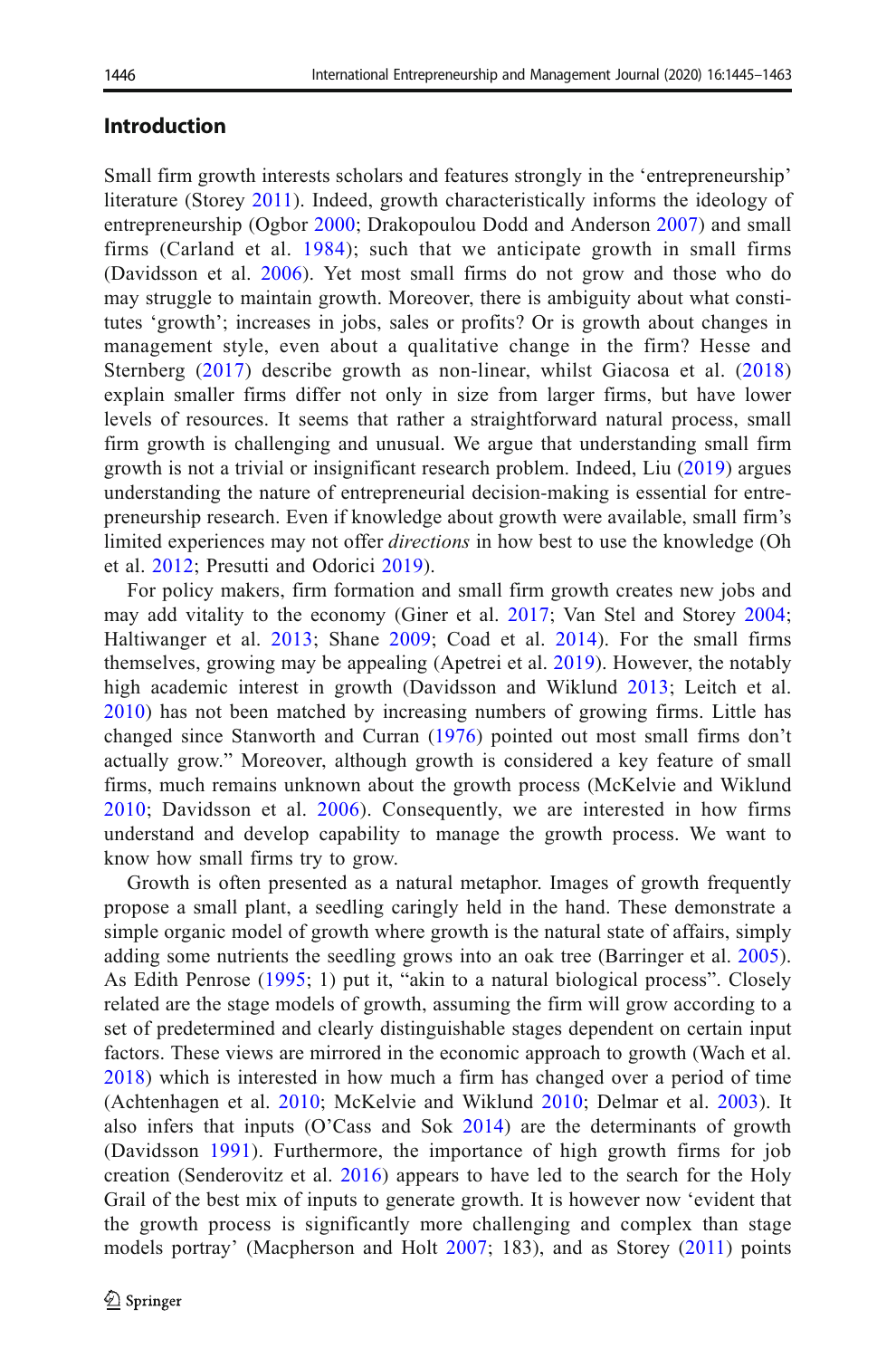out, the factors affecting growth are not easy to capture or model. In fact, evidence suggest that growth is unusual, episodic (Anyadike-Danes et al. [2015](#page-15-0)) and sometimes traumatic (Anderson and Ullah [2014\)](#page-15-0), even hazardous (Ng and Keasey [2010](#page-17-0)). Firm growth as a growing plant or a stage model may be not only misplaced, but even misleading; small firm growth is not natural, organic nor simple.

The problem we identify is that the actual process of growth, the growing, is often neglected. This is in line with Dutta and Thornhill ([2008](#page-16-0)) noting how few studies reflect what actually happens when firms grow, and McKelvie and Wiklund ([2010](#page-17-0)) proposing that how (rather than the well-established research question of how much) firms grow is the key issue. Our aim is therefore to take a process perspective and explore how firms grow. To address 'growing' as process, we take a social constructionist approach (Fletcher [2004,](#page-16-0) [2006](#page-16-0)), believing that growth is likely first understood, made sense of and then enacted (Achtenhagen and Welter [2011;](#page-15-0) Lindgren and Packendorff [2009](#page-16-0)). In contrast to perspectives where growth is assumed as universal and unproblematic, the meanings of growth, especially respondents' understandings, take a central place here, informing our research question. How do respondents make sense of growth?

We answer this question through an extended case study of an established small firm trying to grow and experiencing some growth. Our main data are respondents' narratives about growth. Narratives about their experiences offer their reflections on the processes in which they engaged whilst trying to grow. Although these are subjective accounts, they offer grounded practices, rather than theoretical (Mazzei [2018](#page-17-0)). Moreover, rather than us as researchers imposing our views about growth, the narrative accounts are formed from their lived experiences of the processes. Of course, these may include their biases or even misunderstandings, yet narratives re-present what they experienced in trying to grow.

We found that making sense of growth is problematic, but also identify distinct thematic patterns in the narratives which we categorize as three different sensegiving repertoires. Growth is understood through output indicators; growth is treated as the internal development of the firm and finally, growth is taken to be inevitable, a necessity to which the firm has to conform. Our findings lead us to argue that growth can be understood as the processes of growing. Growing is bound up in the context, created in space and time and is contingent on how growth is understood and experienced. Far from a smooth trajectory, enacting growth reflects the experience of the moment, reactive rather than strategic and messy rather than ordered. We contribute to the literature by complementing the functionalist and output oriented view by understanding firm growth as a socialised phenomenon constructed and reconstructed in the interactions between people and experiences of context. Moreover, our approach engages with the experiences of growing and processes over time, thus avoiding the 'one hit wonders' of rapid but episodic growth. Aside from the theoretical contribution we see a practical contribution in demonstrating that growth is not easy and certainly not a 'natural' outcome. This may better prepare practitioners for growing and also inform policy makers that growth is a complex process. We continue by discussing the problem of small firm growth, we then explain our methods. This is followed by discussion and our conclusions.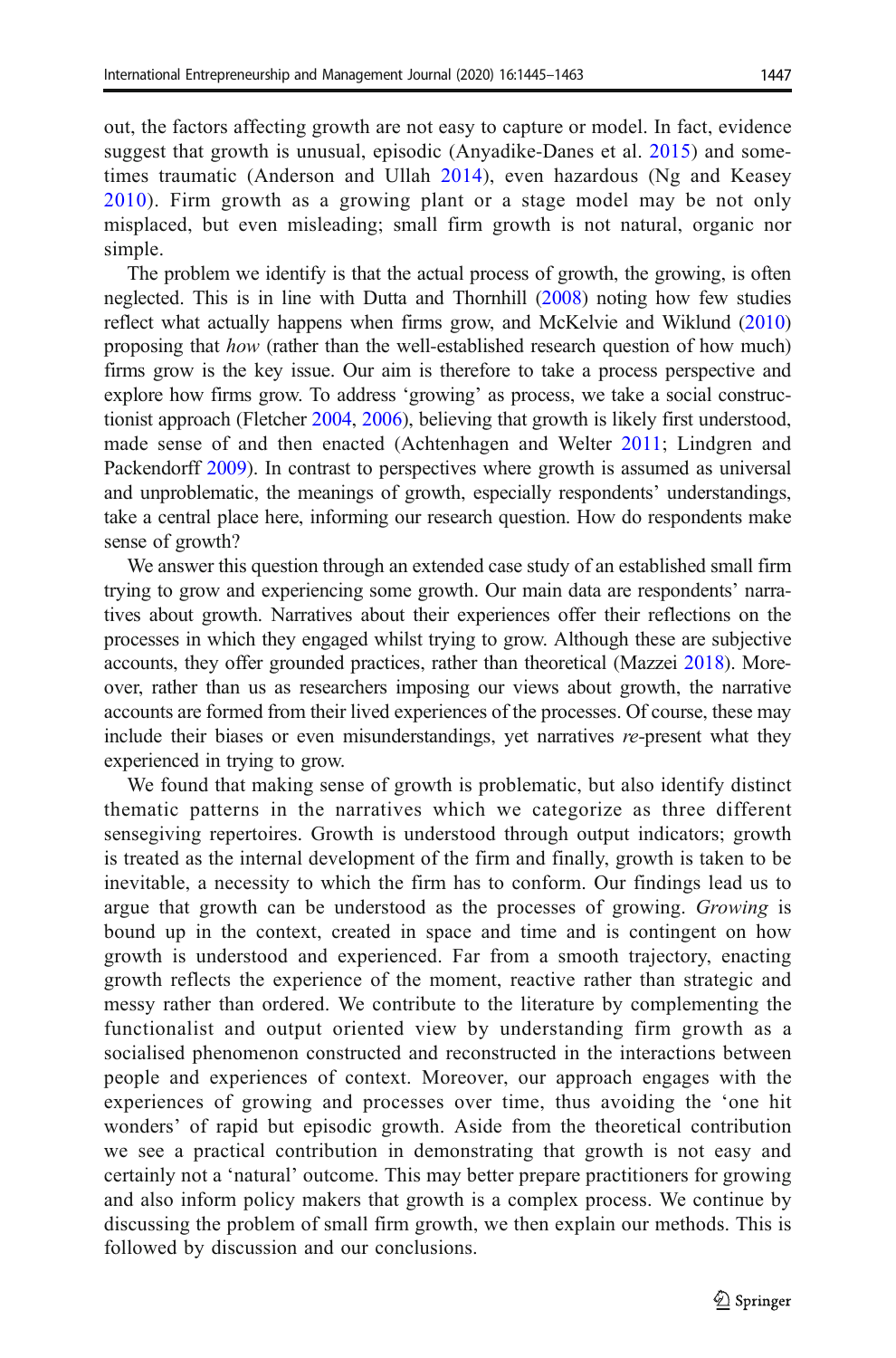## The problem and processes of small firm growth

Growth has become a buzzword for practitioners, policy makers and scholars, but as Achtenhagen et al. [\(2010\)](#page-15-0) point out, each have different assumptions. In academia however, firm growth traditionally uses the logic of economics. From a positivistic foundation, firm growth is variously explained and measured by output indicators such as turnover, number of employees and sales figures (Grant and Perren [2002](#page-16-0); Delmar et al. [2003](#page-15-0)) analysing large data sets (Tunberg [2014](#page-17-0)). The compelling question typically addressed is 'what inputs are needed for growth?' This view reflects only part of Penrose's seminal work on growth. She argued that growth was increases in amounts, but that it was also a firm's internal process of development. This accretion of specific inputs approach has become well established, but the results are somewhat inconclusive. Understanding of the drivers of business growth remains partial and "much remains unexplained" (Wright et al. [2015:](#page-18-0)4). Moreover, Davidsson et al. [\(2010;](#page-15-0) 1) similarly noting that knowledge is far from complete, argue that continuing research of this kind is "unlikely to yield much". Moreover, Parry [\(2010\)](#page-17-0) notes little insight is developed about causality and processes of growth. As we see it, concern with inputs, rate of growth and measurement has crowded out the second part of Penrose's insights; the Penrose effect of managerial limits to growth (O'Farrell and Hitchens [1988\)](#page-17-0). Consequently, much of the growth literature has neglected the processes of growing.

Wright and Stigliani [\(2013\)](#page-18-0) concluded that growth is a complex construct; it is a longitudinal problem that requires fine grained theorising. They sum up the questions neglected in traditional approaches to growth- how they grow; what decisions are made and in what contexts. In response, and in keeping with broader questions about entrepreneurship (Karataş-Özkan et al. [2014](#page-16-0)), arguments have been made for adopting different approaches (Leitch et al. [2010](#page-16-0); Parry [2010](#page-17-0)). For example, McKelvie and Wiklund [\(2010](#page-17-0); 271) stress understanding how a firm grows, "what goes on within the firm while it is *growing*". Thus to understand firm growth, social and managerial processes enabling growth could be promisingly investigated (Korsgaard and Anderson [2011](#page-16-0)). Moreover, interaction between the growing firm and its context better allows for the role played by the external environment (Davidsson et al. [2006](#page-15-0); Delmar et al. [2003](#page-15-0)) and changes over time (Hamilton [2012\)](#page-16-0).

A strength of academic accounts such as the economic perspective on growth, is that they 'objectify' the topic by standing back from the phenomenon and observing general features. In contrast, business owners closely engage with growth, so their views may generate different insights. Achtenhagen et al. ([2010](#page-15-0)) had asked how practitioners make sense of firm growth and concluded that examining the process of growth is more useful and appropriate than merely considering outputs. They found practitioners understood the multidimensionality of growth. Brenner and Schimke [\(2015\)](#page-15-0) had concluded that growth is often informal, situational and disjointed. We believe that the current state of the art in small firm growth suggests that growth is complex and multidimensional. Growing is more than adding inputs. Macpherson and Holt ([2007\)](#page-17-0) describe the situated, complex and idiosyncratic nature of small firm growth; growth is complex process involving what people do, how they do it and of course, how they understand it. In such a view, understanding of the phenomenon of growth is actually 'constructed' rather than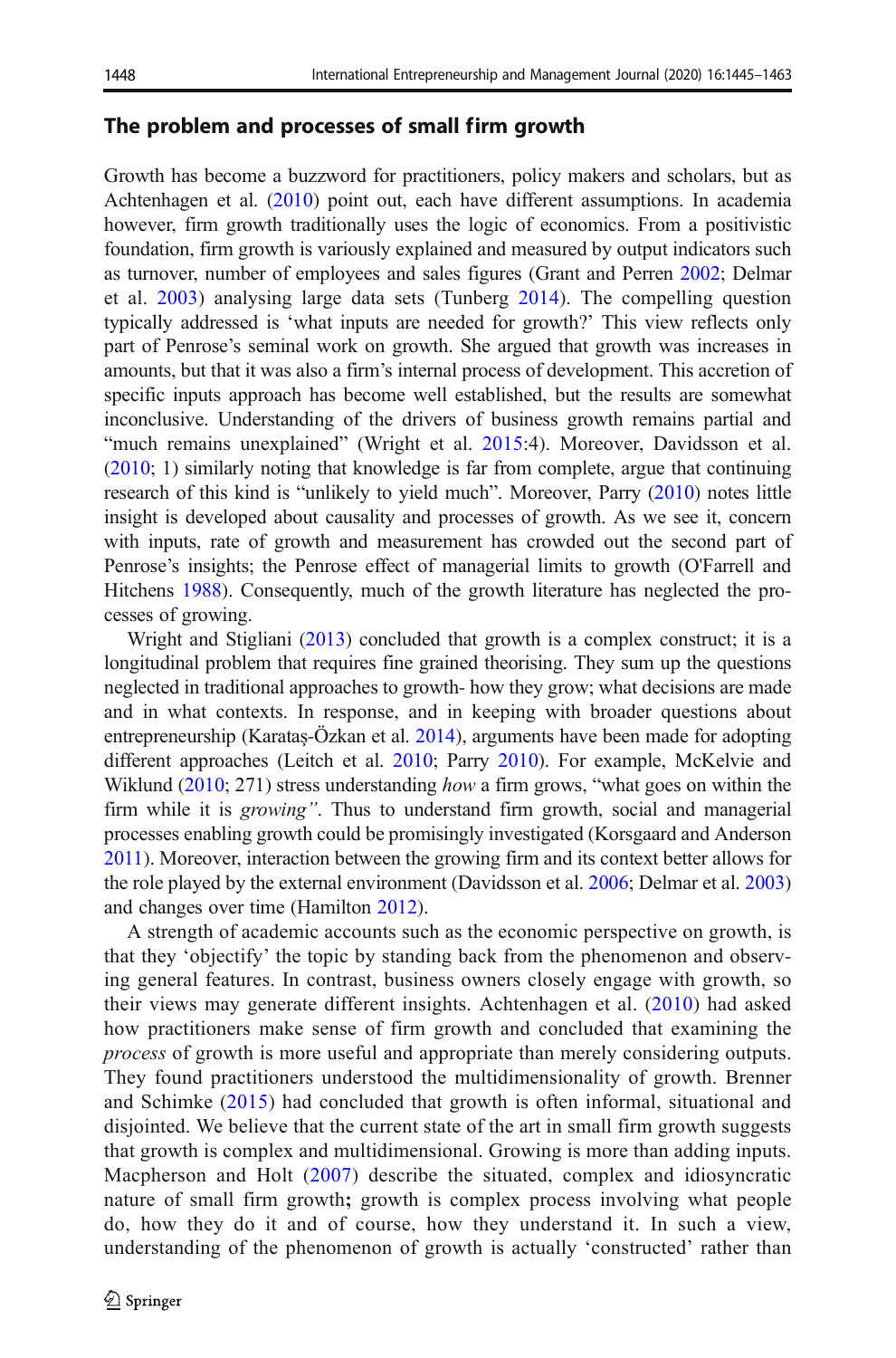knowledge sitting on a shelf. For us, this suggests treating small firm growth as a social construction should offer some insights.

## Firm growth as a socially constructed phenomena

Underpinning the approach of social construction, meanings about phenomena like small firm growth are subjectively created, rather than some objective truth available "out there" (Berger and Luckman [1967\)](#page-15-0). Lindgren and Packendorff [\(2009;](#page-16-0) 28) are concerned that entrepreneurship in positivistic approaches is depicted as "a logical mechanism in society that are caused by some variables and affecting others, thereby severely reducing the complexity of society and the economy….. Likewise, entrepreneurs and their social interactions are reduced into simplistic models". They suggest social constructionism as a complementary paradigm that implies that entrepreneurship is constructed in social interaction between individuals. Moreover, as Radu and Redien-Collot [\(2008\)](#page-17-0) suggest, social constructions tell people how things are and how they ought to be. In other words, they provide a cognitive framework. Furthermore, Cope ([2005](#page-15-0)) explains meanings are contextually and temporally situated. In this way a social constructionist view of the world is able to use 'meanings' to tap into how things are understood and how they are practiced. We borrow from Perren and Grant ([2000](#page-17-0); 366), growth "is understood as a social construct by individuals interacting" and are interested in how they make and give sense to the phenomenon. Parry  $(2010; 380)$  $(2010; 380)$  explains from the social constructionist viewpoint, meaning is seen to be the product of the subjective experience of the owner-manager and their interrelations with others (Gergen [1999](#page-16-0)). The ownermanager can be seen as constructing a story about reality using their interpretations of business activities and other 'facts' as they find them.

Building on this notion of social constructing, Parkinson et al. ([2016](#page-17-0)) point out how practices are established through talk, which Watson ([2013](#page-18-0)) describes as discursive practices. The narratives that people use may offer sense making of growth, yet also describe how these perceptions of growth are enacted, sense giving (Toledano and Anderson [2017](#page-17-0)). In other words, they will relate their 'story' of the process as their experiences. Smith [\(2017\)](#page-17-0) explains how narratives can contain descriptions of challenges, choices made and outcomes experienced. For us, importantly, they do so in the light of the respondents' experiences. Parry [\(2010\)](#page-17-0) proposed and first used this approach to explore the relationship between such narratives and small business growth. Accordingly, a social constructions approach that collects narratives responds to Chalmers and Shaw's ([2017](#page-15-0)) insistence that attention must be reoriented towards practice and practical knowledge, with its implications for understanding the how of growing. Hence, in studying firm growth as a social construction, attention is directed to the unfolding of growth processes. "Social constructionism is thus about pluralism in entrepreneurship research; it acknowledges different meanings about entrepreneurship, provides knowledge about interaction processes and describes complexity" (Lindgren and Packendorff [2009](#page-16-0); 28).This seems particularly useful when we consider growth as a process of becoming, focusing on "how" and "why" research questions aimed at creating understanding.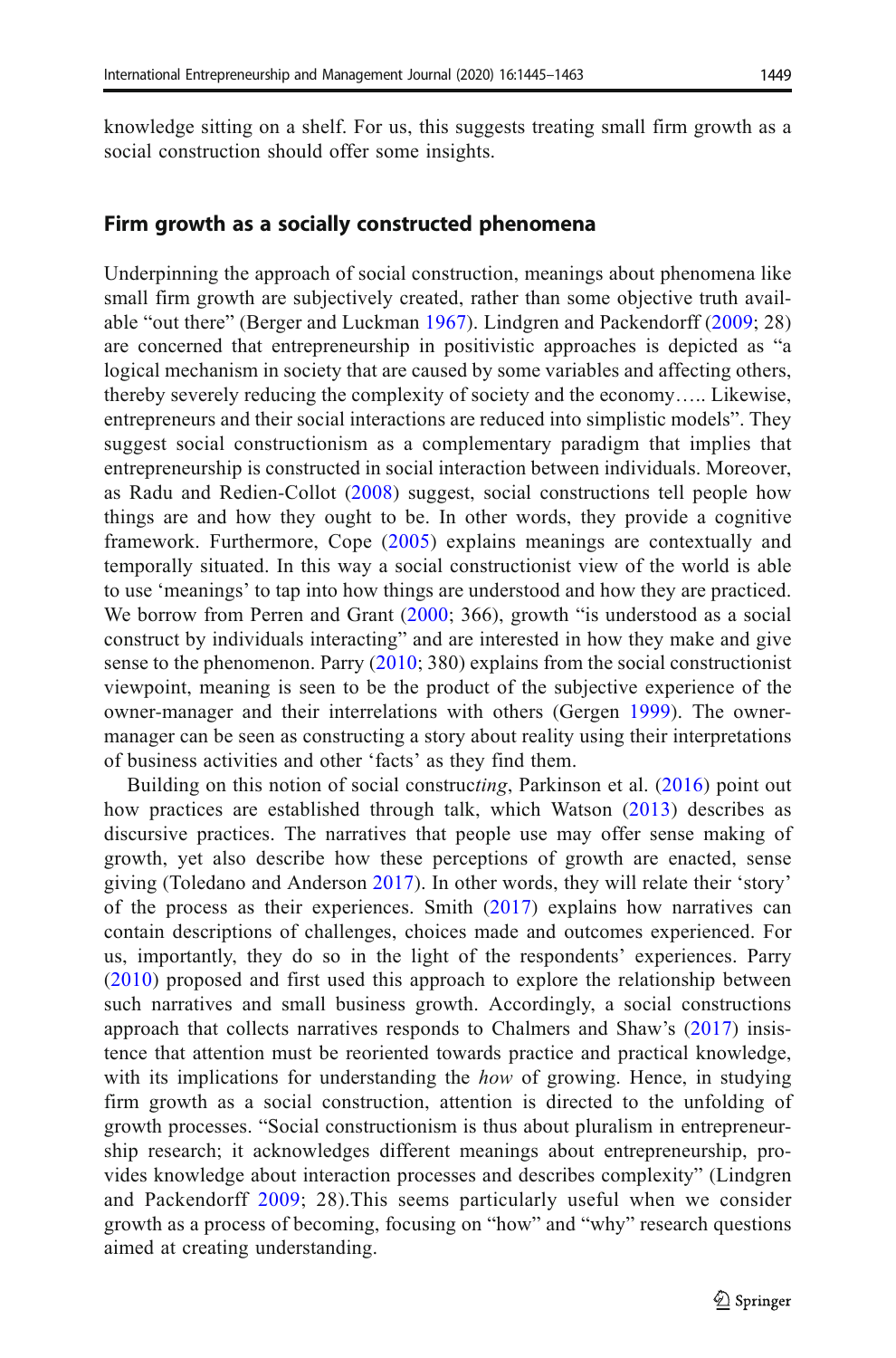# **Methods**

Our research design employed a case study (Perren and Ram [2004\)](#page-17-0) informed by social constructionist methods (Downing [2005\)](#page-15-0). The study took 30 months as we interviewed stakeholders, attended meetings and observed practices. We followed Blackburn and Kovalainen [\(2009\)](#page-15-0) exhortation to avoid 'one-week ethnographies' and generally 'hung around' the small firm. Theoretically, ours was a phenomenological approach employing narratives (Downing [2005;](#page-15-0) Down [2006](#page-15-0)) and observation. Our curiosity led us want to know what went on when a firm tried to grow and our bias steered us towards visualizing the process as socially constructing growth. Our rational was that collecting data about how our respondents described growth; their understandings, their practices and of course their objectives, would allow us understand growth from their perspectives. Moreover, familiarity with these methods gave us some confidence that we could establish how growing developed in our case firm. The reasoning for our approach was the calls, for example Leitch et al. [\(2010\)](#page-16-0), for interpretivist studies to complement the more typical positivistic work on growth.

# Data gathering

We selected this small rural firm which cultivated, packed and sold vegetables because it appeared an interesting and accessible case. It was trying to grow, had grown in some years, but was struggling to maintain growth. This is a purposeful or theoretical sample (Neergaard [2007\)](#page-17-0); selected on the basis that the sample has the qualities in which we are interested- attempting to grow. This sampling method enables researchers to use their judgement to select respondents whose experiences address the research questions (Anderson and Jack [2002](#page-15-0)). Over time, we developed rapport and deep access as the respondents came to share our interest. We felt it important to contextualize these narrative data within our broader observations, to help explain why they saw things as they did. We collected stories about the respondents' experiences (Watson [2009\)](#page-18-0) and draw on Lincoln and Guba 's [\(1985](#page-16-0)) arguments to support the credibility of our analysis. First, we had a long engagement with the company, so came to 'know it'. Moreover, they 'knew us' and supported our enquiry and became genuinely interested in the problem. We shared our views and analysis with them, inviting comments. They rarely challenged what we had to say, but tended to discuss what we found. It seem that our study became a reflective platform for growth. Within the case, our principal respondents, listed in Table [1,](#page-6-0) were managerial staff. We interviewed these respondents several times, always at the factory.

The case firm, Greenpak is a Swedish farm and processing plant, owned and managed by Marna who inherited the firm from her parents 30 years ago. The focus has always been on growing, processing and selling vegetables. The firm currently employs more than 40 people, including a handful of white collars, the others work on the production lines or in the fields. Since Marna took over in 1997, the firm has grown from 28 employees to 43 in 2015, peaking at 55 in 2006; turnover of approximately 26,000 krona in 1997 grew to approximately 131,000 18 years later (Table [2\)](#page-6-0). As Table [3](#page-7-0) shows, growth in the firm has been erratic and episodic; growth appears to vary depending on what indicator and what time period that is chosen.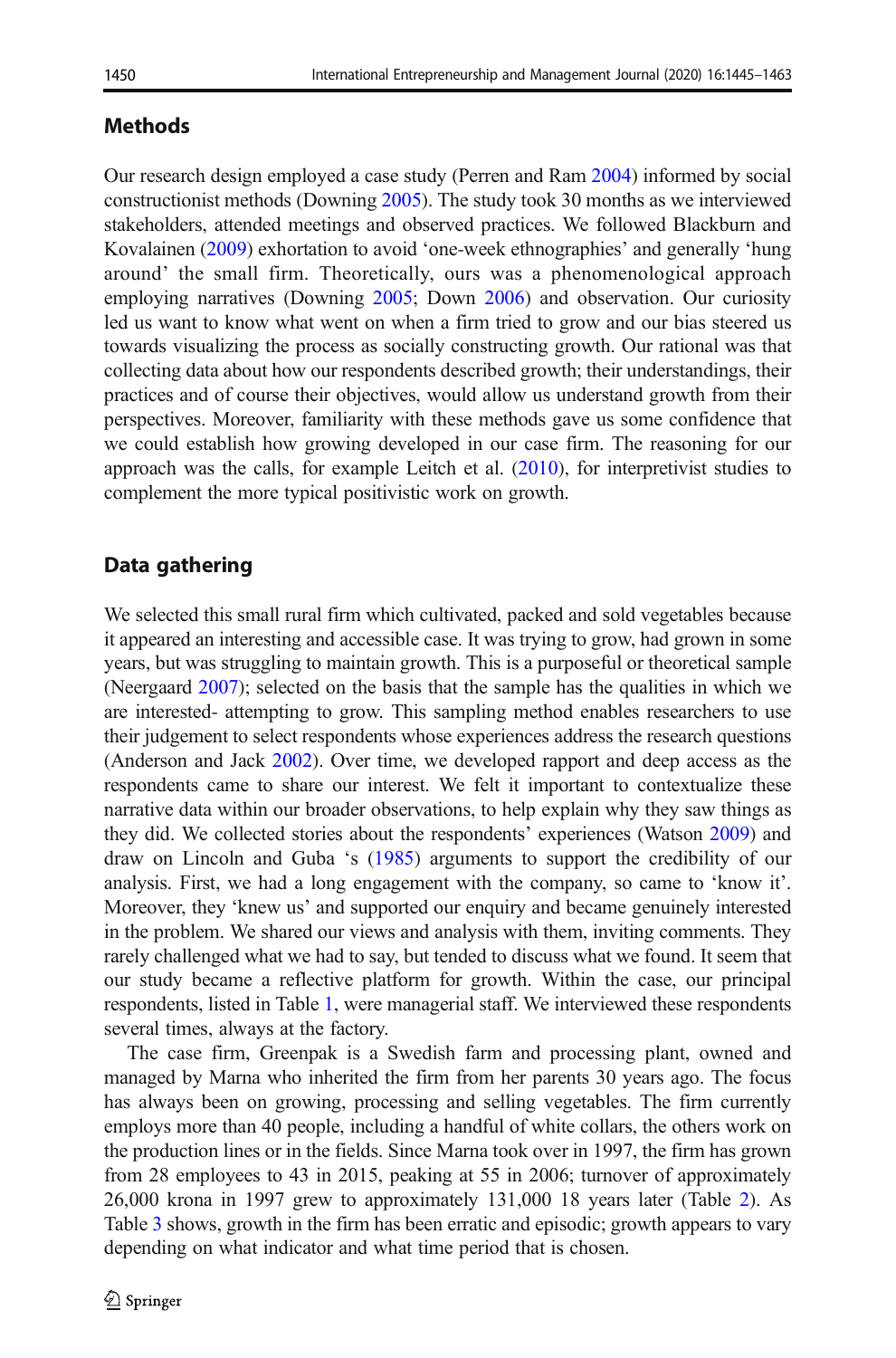| Name (anonymized) | Position                   |
|-------------------|----------------------------|
| Marna             | Founder and CEO            |
| Sam               | Senior employee/Unit head  |
| Martin            | Senior employee/Unit head  |
| Stina             | Senior employee/Controller |
| Karin             | Consultant                 |
| Hanna             | Unit head                  |

<span id="page-6-0"></span>Table 1 Respondents within the case study

Moreover, we wanted to set the respondents' narratives in context (Shaw et al. [2017\)](#page-17-0). Because firms grow within an environment and are constrained or enabled by the conditions prevailing in this context (Autio et al. [2014\)](#page-15-0), we wanted to understand this environment. We tackled this by interviewing some 'outsiders', CEO's and/or founders of three neighboring firms operating in the same sector and region and two regional development officials. We interviewed the respondents in Table [3](#page-7-0) once.

### Data analysis

The recorded and transcribed data (interviews and field notes) was managed using the qualitative data software tool NVivo. Our primary interest was in the case company, Greenpak respondents' narratives, but as embedded in the wider context of the sector. We studied the data asking, 'What is going on here; what are they telling us?' Described formally, this was the constant comparative method (Glaser and Strauss [1967;](#page-16-0) Alvesson and Sköldberg [2000;](#page-15-0) Silverman [2000](#page-17-0)) of an iterative reviewing of the data with emerging categories and concepts. It involved (Jack et al. [2010](#page-16-0)) comparing and contrasting patterns of activities to determine categories. Supported by the NVivo software the data was sorted and resorted after each reading until distinctive narratives were identified. This offered a way to 'undertake empirical research which is informed by prior theoretical understanding, but which is not so determined or constrained by this understanding that the potential for making novel insights is foregone' (Finch [2002:](#page-16-0) 57).

Narratives afford an opportunity to examine meanings embedded in context (Sonenshein [2010](#page-17-0)) and also show the construction of meaning. As Corner et al.

|              | 1997   | 2000   | 2003   | 2006    | 2009    | 2012    | 2015    |
|--------------|--------|--------|--------|---------|---------|---------|---------|
| Turnover*    | 26.911 | 35.313 | 63,608 | 103,025 | 120,575 | 110.968 | 131,503 |
| Profit*      | $-77$  | 3098   | 895    | 3537    | $-3280$ | $-3933$ | $-3388$ |
| Equity ratio | 8.3%   | 17.8%  | 11.5%  | 20.4%   | 21.8%   | 14.2%   | 9,73%   |
| Employees    | 28     | 31     | 46     | 55      | 50      | 45      | 43      |

Table 2 A selection of financial indicators in Greenpak. 1997–2015

\*Numbers in thousand Swedish Crowns. Current exchange rate is approx. 10.5 SEK = 1 Euro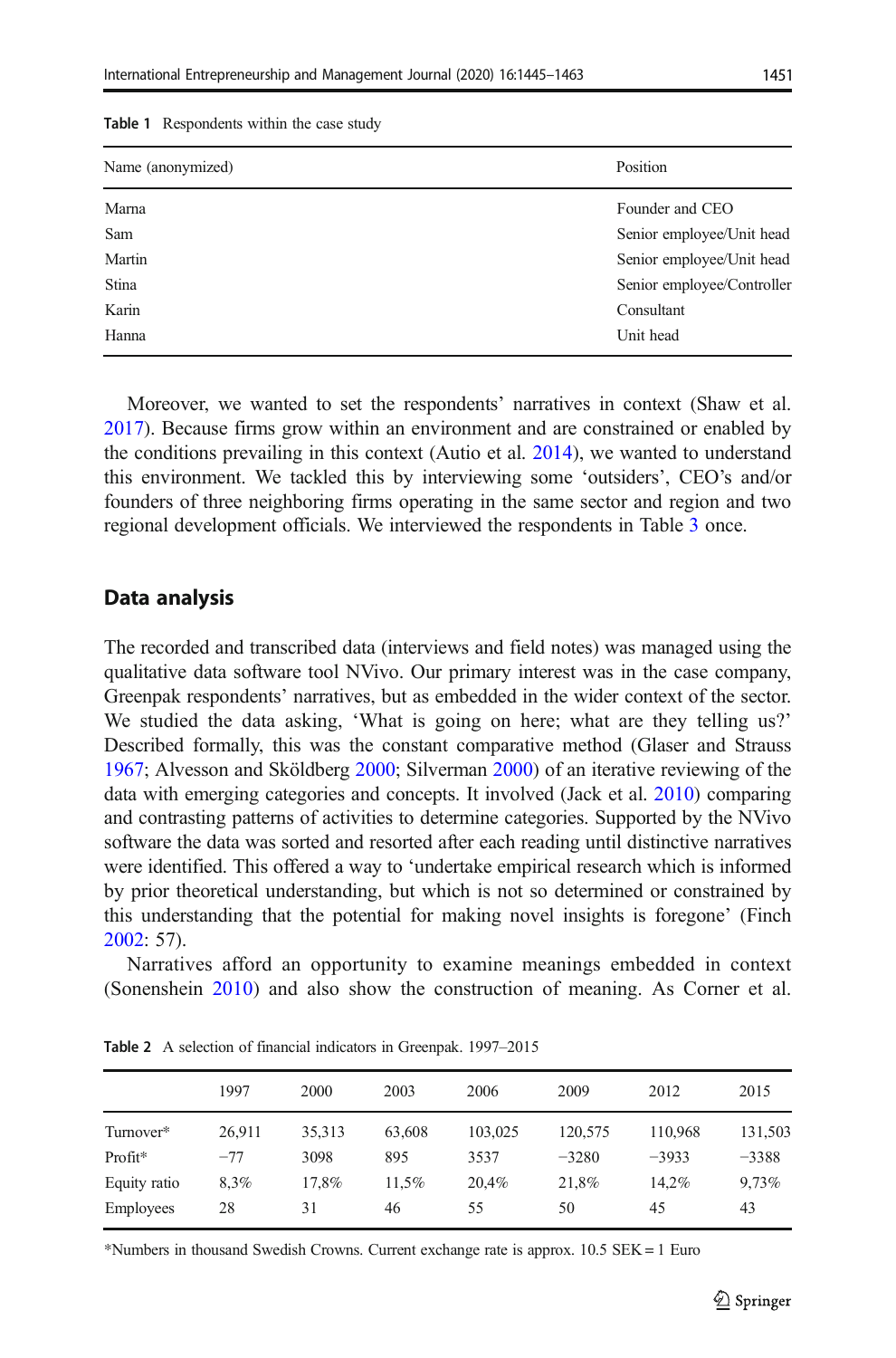| Interviewee   | Type of organization | Name of organization | Position                                  |
|---------------|----------------------|----------------------|-------------------------------------------|
| Dan           | Municipality         | Sim Harbor           | Responsible for developing local industry |
| Debra         | Municipality         | Toms Town            | Responsible for developing local industry |
| Sarah $&$ Jim | Firm                 | Poultry Meat         | Founders                                  |
| Richard       | Firm                 | Poultry Meat         | <b>CEO</b>                                |
| John          | Firm                 | Meadow Farm          | Founder and CEO                           |
| Peter         | Firm                 | The Cider House      | CEO                                       |
|               |                      |                      |                                           |

<span id="page-7-0"></span>Table 3 Respondents outside the firm in the case study

[\(2017\)](#page-15-0) explain, narratives can capture processes as events unfold in time. Our narratives were not the complete stories with a beginning, middle and end that form what Labov [\(1972\)](#page-16-0) terms 'classic' narratives. Our narratives are what Georgakopoulou [\(2006\)](#page-16-0) calls 'narratives in interaction'; short-range narratives that give an account of events. We follow Dean and Ford's [\(2017](#page-15-0)) argument that whilst business success is broadly characterised as growth, there must also be space for narratives that explore the fluidities of subjectivities and experiences. Narratives can reveal the complexities of entrepreneurs' engagements with circumstances (Corner et al. [2017](#page-15-0)).

We collected a considerable volume of data; fortunately, it was quickly evident that a strong narrative theme was how our respondents grappled to understand growth. Gioia and Chittipeddi [\(1991](#page-16-0)) proposed narratives have sensemaking ability; offering interpretative frameworks; a way of making sense of the world. Sensemaking 'fitted' because our respondents clearly recognised that growth was not straightforward and their experiences of growing did not match the simple model of increasing inputs.

# Research findings; categorization of the narratives

The data clearly show different sensemaking and sense giving narratives. We first present the contextualizing narrative, gathered from interviews outside of the case firm, and then focus on the narratives apparent in the data from the case study. The narratives present the problem of making sense of growth; drawing out how there is confusion about the processes of growing, yet also show how sensegiving narratives (Smith [2017](#page-17-0)) are used to explain and justify what they do. We found three distinct themes among the sensegiving narratives and label these sensegiving repertoires.

# Contextualising the narratives

The purpose of interviewing 'outsiders' was to inform us about issues that were more generally important, rather than only in the case firm. A powerful theme was the economic necessity to grow, "You can't be too small, it's not possible, it's too much pressure on the price, you will be eaten alive, you won't survive" (Peter, CEO The Cider House). Growth, both in terms of triumphs and problems, was here typically referred to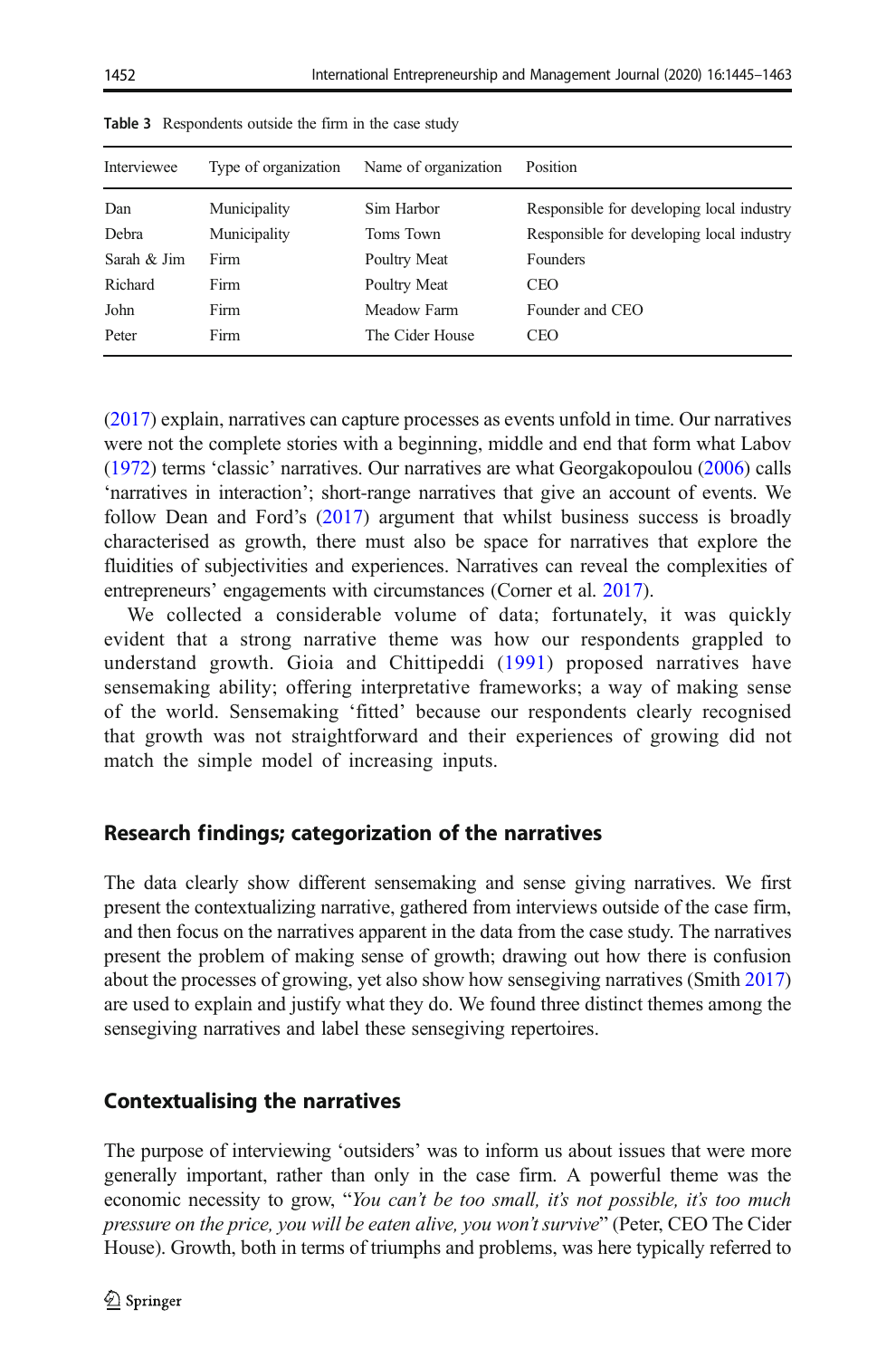in quantitative terms, "it's a two digit grow rate right now" (Richard, CEO Poultry Meat), and, "its *constantly red numbers*" (Peter, CEO The Cider House). However, an interesting contrast became apparent. Two of the CEOs were not founders, but professionals with business degrees and they talked exclusively about growth as increased outputs. Yet Sarah, who had founded the firm Poultry Meat with her husband Jim, explained "When I left the firm, they decreased the number of products because they started to calculate in purely economic terms- this product is not profitable". Clearly growth and profitability may not be aligned, yet not growing may also reduce profitability. Paradoxically reducing the range of products, shrinking rather than growing, can improve profitability. It became very apparent that relationships between inputs, outputs and profit are understood to be complex.

The process of growing also seemed complex. For example. Peter, the CEO of The Cider House, talked about the tensions between their brand and its association with "genuine craft, family, and locally producing", and expansion. Others talked about choices, "being a family owned firm with a strong focus on developing the local society is not easily incorporated in the logic of more traditional output oriented economic growth" (John, CEO Meadow Farm). An interesting point was raised about the rate of growth, highlighting how the pace of growth was hard to manage, "While a large customer provided great possibilities to grow the firm, it also created demands difficult for the firm to deliver on" (Richard, CEO Poultry Meat). Yet Peter at The Cider House told us, "We have to do it this way: build a little and then get some money, then we build a little".

Whilst growing was seen as complex, we heard three consistent themes in the growth talk; Balancing objectives; Problems associated with growing and an assumption that Growth was always necessary.

Although the output oriented view on firm growth (Grant and Perren [2002;](#page-16-0) Delmar et al. [2003](#page-15-0)) was evident, the data provide so much more nuances of growth aligning our study with those portraying growth as a multifaceted process (Leitch et al. [2010\)](#page-16-0), far from the step by step models so widely spread (Levie and Lichtenstein [2010](#page-16-0)). It was also evident that different types of firm managers related to growth in different ways, adding yet another level of nuance to Achtenhagen et al.'s ([2010](#page-15-0)) study showing the difference in how various types of stakeholders understand growth. The local rural context was seen as a good place to operate, but largely for social reasons which is in line with findings of the advantages of operating in a rural setting (Gaddefors and Anderson [2017\)](#page-16-0). However, as previously described by Gaddefors and Anderson ([2019](#page-16-0)) it also caused problems in that a limited pool of labour was available for growth along with a sense of local responsibility. These data helped us to better understand 'growth' in our case. They provided indicators about the perceived complexity of growth and difficulties in managing process. Moreover, they reminded us about the pressure to grow, even if growth is not a primary objective.

## Narrative for sensemaking

Sensemaking narratives recognised growing as a complex process and the interconnectedness of elements in the process, here exemplified by Marna (CEO Greenpak). The simple growth model jarred with her experience. Growing was a complex problem.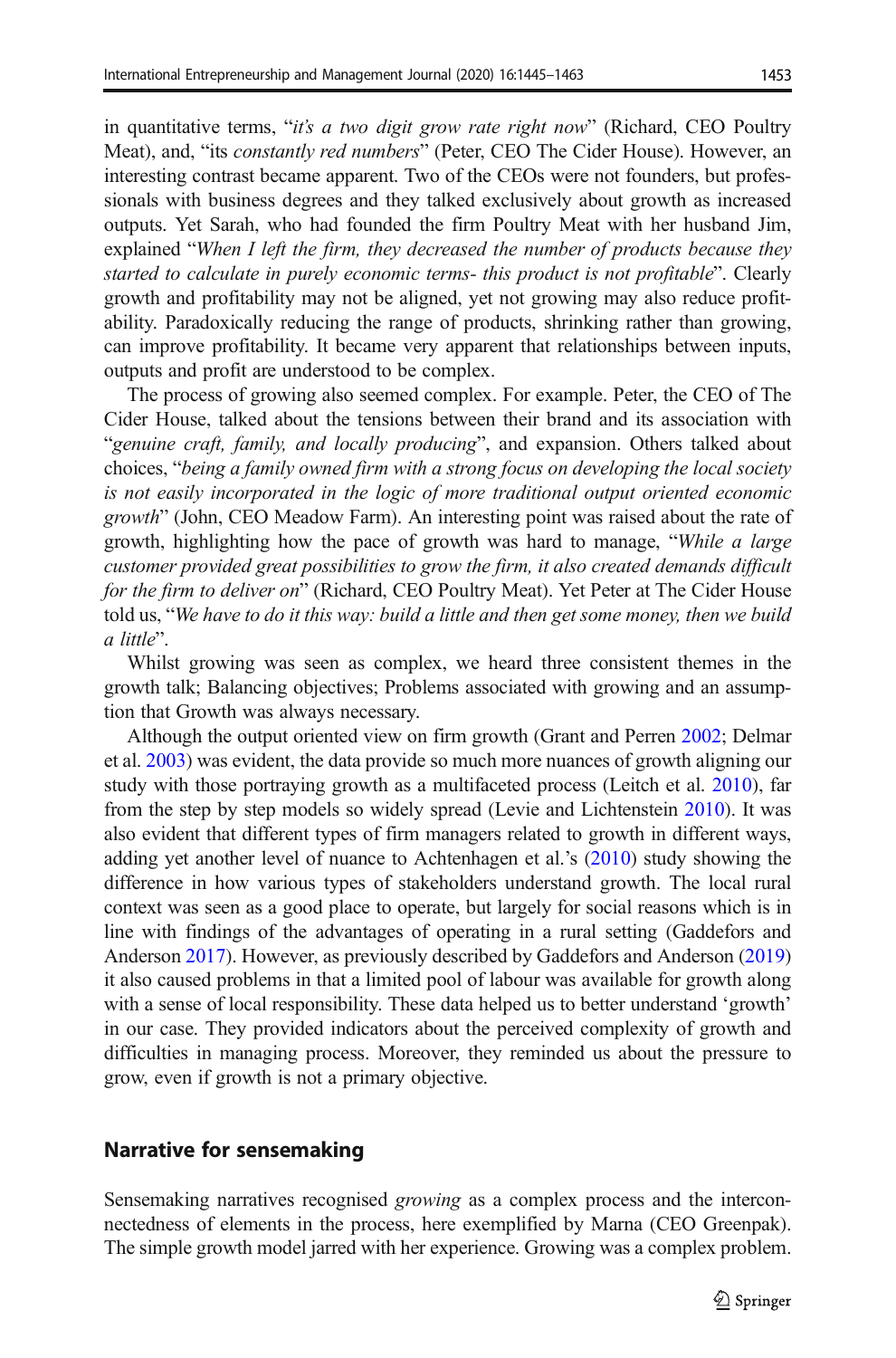As Marna put it, "I found it really difficult." In these sensemaking narratives, problems associated with the unpredictability of growth and managing growing surfaced. Growing was challenging because of the complexity and relationships between parts of the process. For example, growth was experienced as unpredictable and not conducive to planning (Anderson and Atkins [2002](#page-15-0)). In practice, the experience was that you cannot plan, "you could not say today it's perfect, today I'll harvest because then came a hail storm and then it was not perfect at all anymore". Even when growth has been achieved- "it would have been fun to be able to say 'look, we have planned this', that's how it should be", but the experience was rather different, "The customers say one thing and want another and then you suddenly find yourself in a position which you didn't expect". We were told about securing a large new contract, "It is a good contract, but we sold too cheap, and too much at once." Achieving one element of growth (sales) apparently created problems in other areas (production), "They had asked for two trucks and then they took five."

All this seems very different from a simple model of incremental growth which have become well-established both within and outside of academia (Levie and Lichtenstein [2010\)](#page-16-0). Indeed, there is a sense of bewilderment in the experiencing of growth, why is their experience so different from what others appear to do? "how large firms can grow global, I just don't get it…… What kind of super humans are working there?" Even, "Oh my God what do the others do". But growing was experienced not only as serendipity, "we had some exports all of a sudden and that is really fun"; but also as a developing process over time, "with some luck you can build on this, if you have a satisfied customer then you can say 'do you want us to produce for you next year as well? Moreover, growing itself created other problems, 'and it is all the time 'I can sell more, I can sell more!'..... 'we can't produce' and then you have to start dealing with the production and trying to find funding for that".

Underpinning this uncertainty is a thread that it is them who are wrong, that the difficulties experienced in growing are because they don't know what they should know, "Well, it felt like I didn't know anything, there were no truths…" There is an assumption that there is a right way of growing, but they don't know it, "It should be forbidden to start a firm without a business degree". Uncertainty was experienced in a lack of confidence about how to grow, "........ and the union said one thing, and the bank said another, and Rotary has some opinion, and everyone had their opinions on what you did." This sense making problem contrasts received wisdom of growth in the organic metaphor and the encountered reality of growing. Moreover, as well as the earlier comments wondering how others mange, we were told, "I don't have business training, I should have had that." The struggle to make sense was most evident in a trenchant comment, "I don't understand, how do you build, how do you do, what is it that… how do you grow?"

# Narratives for sensegiving

Narratives can also be employed for giving sense. Smith [\(2017\)](#page-17-0) recently explained how some narratives show purpose and justify actions. Like all narratives, they do this by connecting events with broader frames of reference, but they also generate and give meaning to actions. Thus, we can understand how sensegiving narratives are employed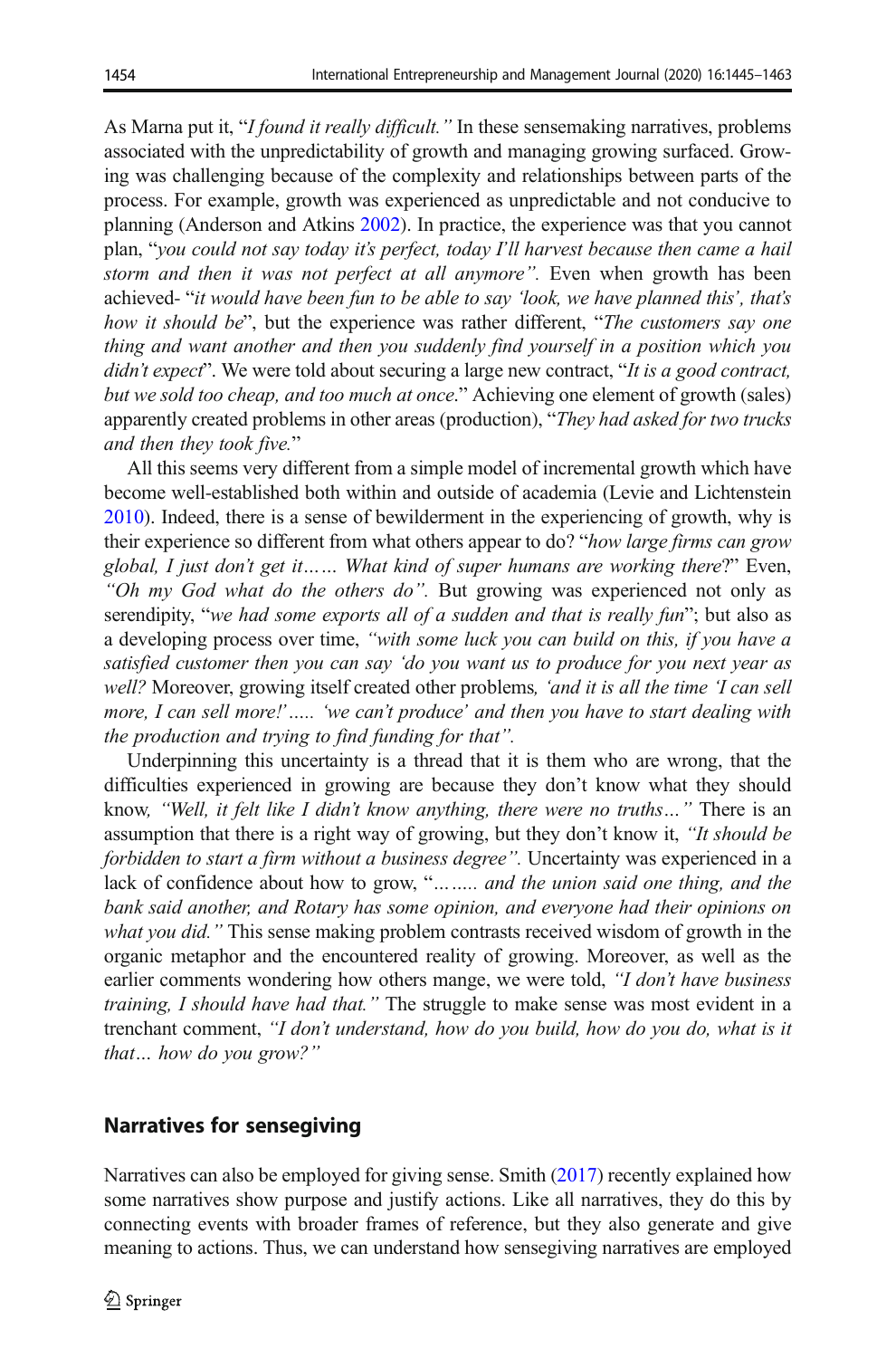to justify and explain, both for themselves and for others. We found the sensegiving data was characterised by three distinctive themes. To reflect the patterns, we labeled these 'repertoires'; "recurrently used systems of terms for characterizing and evaluating actions, events, or other phenomena" (Potter and Wetherell [1987,](#page-17-0) p149). We describe them as repertoires because they seem to represent a stock of narratives performed to justify and explain how they grow (Steyaert [2007\)](#page-17-0). The repertoire concept has been used to identify recurring patterns in entrepreneurial narratives. Steyaert and Dey [\(2010\)](#page-17-0) use repertoires to study narratives of social entrepreneurship, Parkinson et al. [\(2016\)](#page-17-0) apply repertoires to understand the role of context, Braches and Elliott ([2017](#page-15-0)) identify different repertoires in studying the gendered careers of German women, whilst Parry ([2010](#page-17-0)) discuss barriers to growth in artisanal firms with the help of the repertoire concept.

In our data we identify three sensegiving repertoires (Table 4); Growth as a necessity, Growth as a process, and Growth as output. Note however, that these are not mutually exclusive categories, and although they are here discussed as three distinct repertoires, the edges are by no means clear-cut.

#### Repertoire 1. Growth as necessity

This first sensegiving justification repertoire helps explain a puzzle- if growth is so difficult, why do they bother? The repertoire justifies growth as an inevitable response to shifting circumstances; growth is a logical response. Stories are told about experiencing changing environments and a resulting need for the firm to change, linking to studies highlighting the role of the context in the growth of a firm (Davidsson et al. [2006;](#page-15-0) Delmar et al. [2003\)](#page-15-0) Growth, although imperfectly understood, is a required

| Repertoires           | Growing Growth as a necessity                                                     | Growth as a process                                                           | Growth as output                                                                                                                   |
|-----------------------|-----------------------------------------------------------------------------------|-------------------------------------------------------------------------------|------------------------------------------------------------------------------------------------------------------------------------|
|                       | Main terms Necessary to survive,<br>Inevitable, unintended<br>consequences        | Financing, Networking,<br>Organizing,<br>Constructing,<br>Developing products | Volume, Money                                                                                                                      |
| Focus                 | Firm growth as an<br>undesirable but an<br>inescapable part of<br>running a firm. | Processes of internal<br>development.                                         | The quantitative output as firm growth.                                                                                            |
| Aim                   | Survival                                                                          | Developing the firm,<br>creating value in the<br>firm                         | Meeting expectations and requirements                                                                                              |
| <b>Drivers</b>        | External actors such as<br>customers or<br>competitors                            | Internal actors such as<br>employees, manager                                 | External actors such as consultants,<br>banks                                                                                      |
| Impact on<br>the firm | Promotes making<br>decisions which are not<br>as planned or intended              | Promotes new ideas and<br>projects                                            | Promotes an increase in concerns about<br>quantifiable measuring; such as<br>number of employees, turn over, and<br>sales figures. |

Table 4 Sensegiving repertoires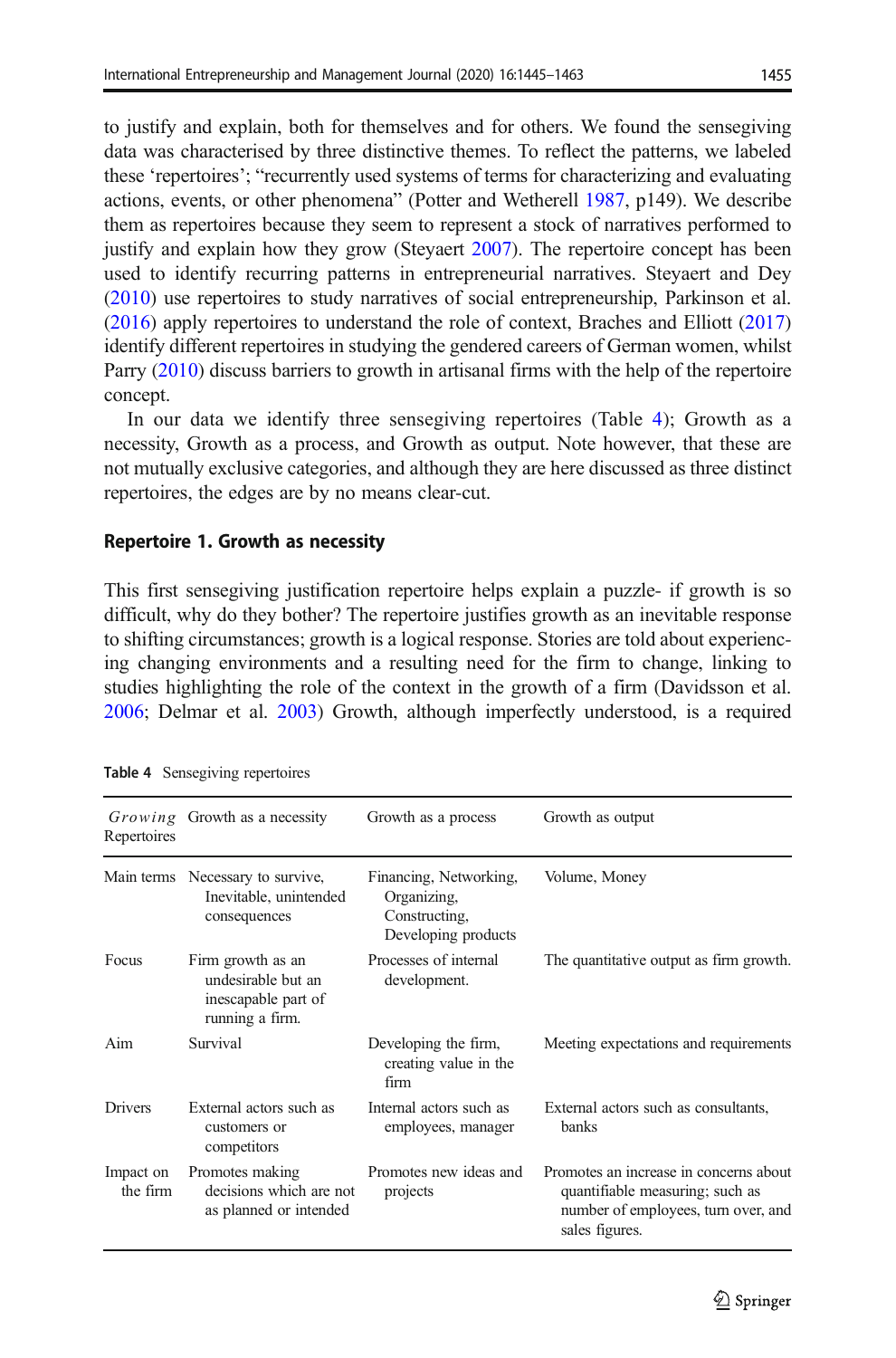response to encountered changes. This combines with a perceived obligation to grow, offering sensegiving logic for growing, including managing the trauma and problems that may stem from growing (Anderson and Ullah [2014](#page-15-0); Ng and Keasey [2010\)](#page-17-0).

A prominent strand was that growth was necessary to survive; rather than a conscious decision or a strategic development. Described as something outside their control, the language is imperative, loaded with terms such as "*must*" and "*have to*". Respondents painted growth as inevitable, but as a survival strategy rather than for the appeal of growing, "If we had not grown we would probably not exist today" (Peter, CEO The Cider House), or simply," we had to grow to survive". Not growing was considered impossible, "If you want to stay in the game you have to invest in more capacity" (Richard), or "You can't be too small, …. you will be eaten alive, you won't survive" (Peter).

A second strand was about the inevitability of growth for responding to competition, "you can never scale down" (Richard) and "growth is absolutely necessary in order to divide the overhead costs". We were told, "You have to have growth" (Peter). Even more telling was a sense of getting caught up, entangled, in growing, "We are stuck in growth by volume and it's easy to quickly end up there" (Marna). This was explained by machinery investments for productivity leading to increased production. Similarly, unintended growth stemmed from fulfilling customers' demands, "We could not produce what the customers expected anymore…. decision to make a large investment" (Peter). Consequently the firm grew, almost involuntarily, from its increased production capacity. A related point was about economies of scale, "We need a CEO, a production manager, a market manager, regardless of if we have a turnover of 100 million or half a billion" (Peter).

## Repertoire 2. Growth as a complex process

The central theme in this repertoire is the complexity of growth (Brenner and Schimke [2015;](#page-15-0) Wright and Stigliani [2013](#page-18-0); Macpherson and Holt [2007](#page-17-0)); the interconnectedness of different aspects of growing. "If we increase this we must increase that (Peter). Changes in one aspect lead to a chain reaction, a need to make other changes. Some changes are physical, "We built this so that we can build that" (Richard). The point is about the repercussions arising from growing one aspect;

"ok, now we have too few animals, then we need to expand – we need more stables and so we built that, then the issue was that the slaughterhouse couldn't accept that many animals so we had to expand the slaughterhouse, and so we did, and then the issue was that we didn't have enough fridge space so we had to expand the fridges… and then the staff didn't have time to butcher, so we had to hire more staff, and then we had staff that they didn't have any space to sit ... so we had to extend the lunchroom. That's how it was – all the time" (Jim).

This illustrates the processual aspects of growth where, rather than a linear and strategically planned growth process, growth is portrayed as an endless range of connected decisions and actions following on from each other. This is expressed by Brenner and Schimke ([2015\)](#page-15-0) as informal, situational and disjointed kind of growth, which becomes difficult to capture or model (Storey [2011](#page-17-0)) and elusive for pinpointing in research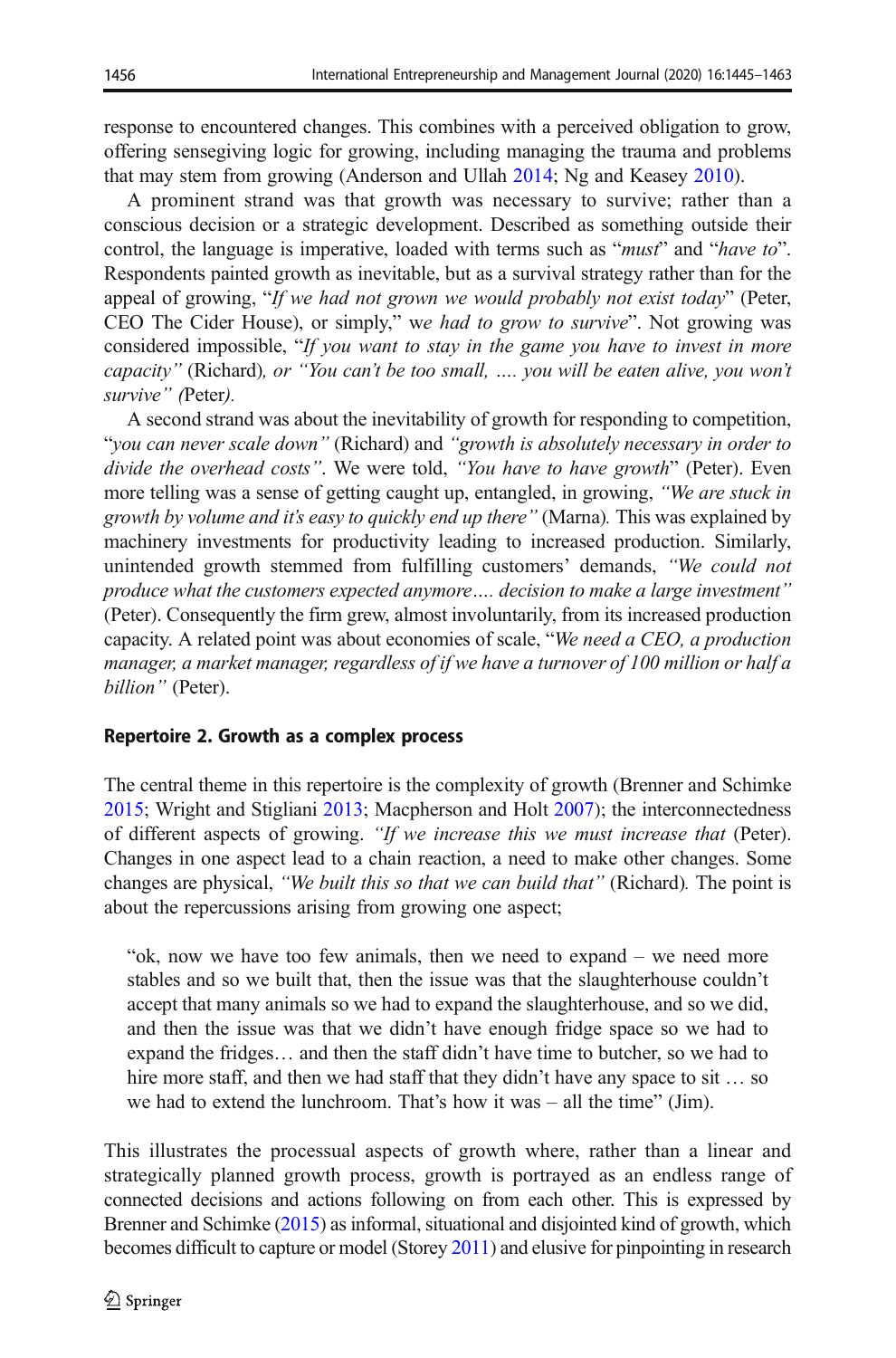(Anderson [2015\)](#page-15-0). This inter connected facets of growth are demonstrated in our cases through funding and networking, practices contributing to the growth of the firm.

Funding of growth is a reoccurring theme in this repertoire; "None of the banks" dared to lend us money. Then, at last, we went to the bank located in the same building as our accountant ….and they gave me six million" (Marna), "[sigh] Growth is about trying to get the budget to match". Raising finance was not only about growing, but also an expense caused by growing, "you invest, you know a transformer, environmental investment, those things that have to be done, but that don't give a penny" (Marna). However, not all respondents were negative, (Jim) "We were making a profit. So, we expanded each year". Similarly, "We have to do it this way: build a little and then get some money, then we build a little" (Peter).

Repeatedly we were told about valuable network connections, some international, "So my father went to the US and managed to get into a baby-carrot factory. The people over there tried, and we were friends with a guy there who had a really big factory" (Marna). More local, "I sat next to a retired CEO at a dinner. He was 70 years old and said 'I will help you' and after that he came visiting once a month chairing a fake board meeting with invitation, agenda and everything." (Marna). A point here is that it may be possible to learn about the processes of growing through the experiences of others.

#### Repertoire 3. Growth as output

Rather than growing as a process, this repertoire explained growth as result; an end in itself. Growing was repeatedly described in output-based numbers, reflecting the economics of growing. As Marna puts it, "she [the consultant] says more kilos, more kilos. I mean, that is growth to me". Similarly, "The goal for number of visitors is 200 000, and for turnover it's 24 million [krona]" (Peter). Successful growth was financially defined too, "I had a goal that we would grow to half a billion [krona], which we reached – so we are growing vigorously" (Peter,), or "In three years we've increased with almost 60%" (Peter). "We have grown 100 million [krona] in five years" (Richard).

The focus on financial figures and volume demonstrates growth outcomes. These 'indicators' are easy to communicate and may be used as a shorthand for the complicated phenomenon. However, even then it was tempered by broader issues such as social responsibility, indicating an unease with only financial results. One firm want to contribute to local society, but such an effort was commented by "It is red numbers in such an activity" (Peter). Nonetheless this repertoire worked to signal and justify the desired end point- growth- as a measurable result, aligning with the dominant discourse within firm growth research. Marna explained with a sigh, pointing to sales figures, "This is what firm growth is". For her; crucial but boring, yet a necessary part of running the firm.

## **Discussion**

In examining practices and processes of growth management, we answered appeals for new perspectives on firm growth (Parry [2010](#page-17-0); Wright and Stigliani [2013](#page-18-0); Leitch et al.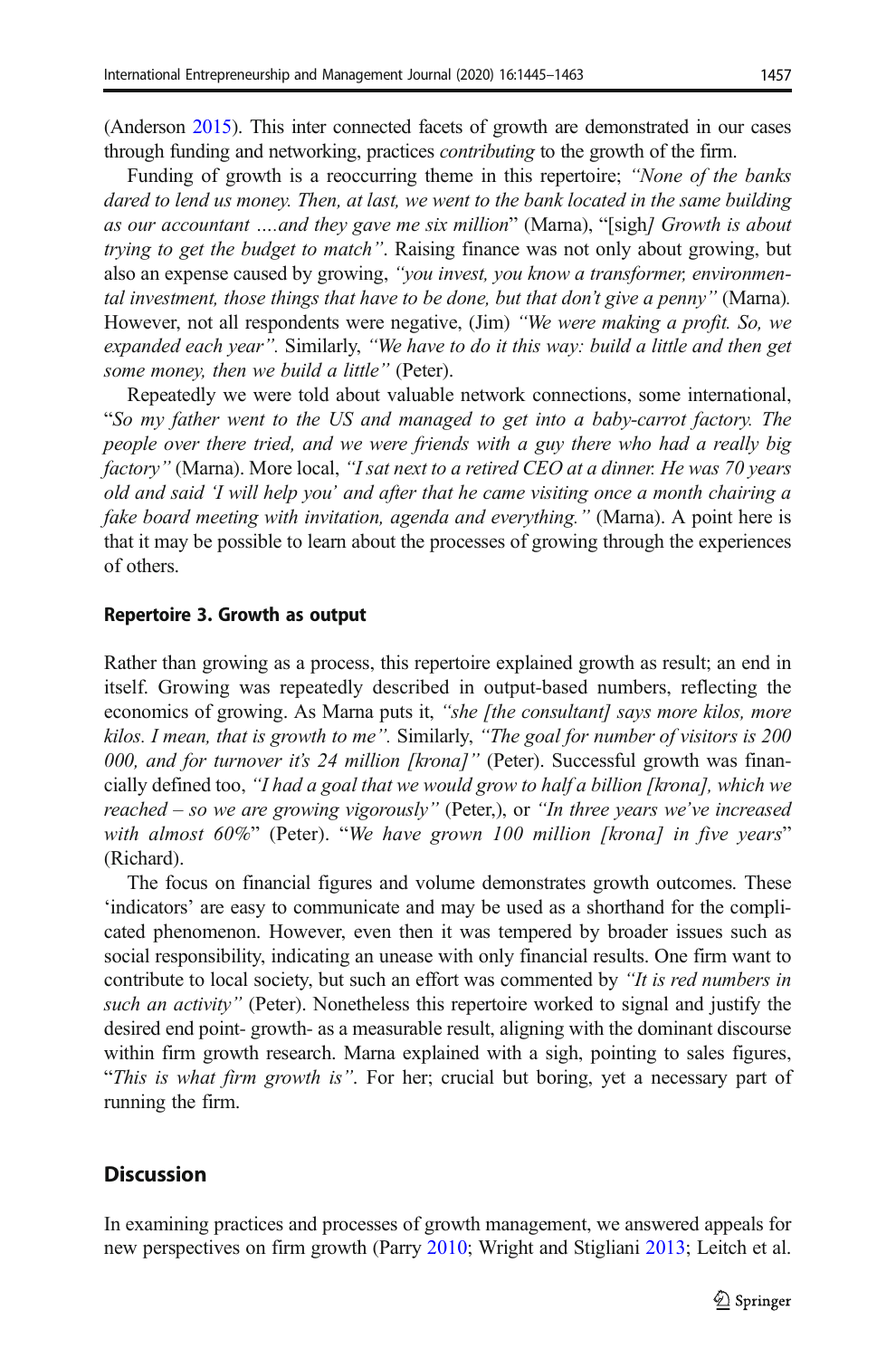[2010;](#page-16-0) Achtenghagen et al. 2010), moving from asking 'how much' a firm grows to asking the more fundamental question of 'how' a firm grows (McKelvie and Wiklund [2010\)](#page-17-0). Considering growth a social construction (Downing [2005\)](#page-15-0), and guided by our research question – How do respondents make sense of firm growth? – we explored practices through studying talk (Parkinson et al. [2016](#page-17-0)) and found different sensegiving and sensemaking narratives (Jones et al. [2010](#page-16-0); Hill and Levenhagen [1995\)](#page-16-0).

We saw how people struggled to understand growth as a phenomena and the processes of how to grow. Like Smith ([2017](#page-17-0)) we could see how the narratives carried descriptions of how the respondents understood and experienced their reality. They made sense of what they did as a complex, often unintended series of interrelated actions and attributed their rationales for growing as necessary reactions to change. This view on growth is very much in line with research such as Macpherson and Holt [\(2007\)](#page-17-0) arguing that growth is situated, complex and idiosyncratic, Anyadike-Danes et al. [\(2015\)](#page-15-0) portraying growth as unusual and episodic, or Brenner and Schimke [\(2015\)](#page-15-0), suggesting growth is informal, situational and disjointed.

Our aim was to explore 'how do firms grow' (McKelvie and Wiklund [2010\)](#page-17-0) but our answer is much less clear. Our results support Wright and Stigliani's [\(2013\)](#page-18-0) proposal that growth is a complex construct requiring theorizing with great attention to details, or the nuances of the growth process will be lost. A small firm grows through continuity and change, by both response and design. Growth is far from a smooth and linear trajectory as portrayed in the functionalist stage models (Levie and Lichtenstein [2010;](#page-16-0) Hesse and Sternberg [2017\)](#page-16-0). Rather it is piecemeal and fragmentary; one change engenders other changes and is rarely enacted systematically.

The narratives challenge the conceptual parsimony associated with the concept 'growth', apparently because this neglects the practices of growing. The narratives resonate with complexity, uncertainty and conflicting objectives about how best to achieve the end point of growth itself. Sensemaking draws on received wisdom and experience, perhaps better presented as blending the codified knowledge of growth and the tacit knowledge from experience. Sensegiving narratives applies these rationales to their practices and although they stem from subjective accounts, they offer a grounded perspective on practices, processes and engagement with growth (Mazzei [2018\)](#page-17-0).

Our contribution complements the functionalist and output oriented process view with an understanding of firm growth as a social phenomenon constructed and reconstructed in the interaction between people, their experiences and events. Doing so we add to the small, but growing number of studies analyzing what happens when firms grow (Dutta and Thornhill [2008\)](#page-16-0) and answer requests for focusing on practice and practical knowledge (Chalmers and Shaw [2017\)](#page-15-0). Our finer grained analysis highlights complexity, interaction and uncertainty in change processes. In terms of practical contribution, we provide reassurance for practitioners that their difficulties in growing are not untypical. Moreover, treating growth as an experiential practice highlights the 'discovery' of growth; a paradox of planning for uncertainty. Conceptually, we provide an alternative understanding of firm growth which may better guide policy makers and growth promoters generally. The deterministic and output oriented approach, often portrayed through a linear stage model (Levie and Lichtenstein [2010](#page-16-0)), is merely one of multiple ways of understanding and experience growth, and acting upon an inadequate, or even misleading, view of how firms grow has several practical implications. It creates false expectations of what it is to be growing and how growth works, which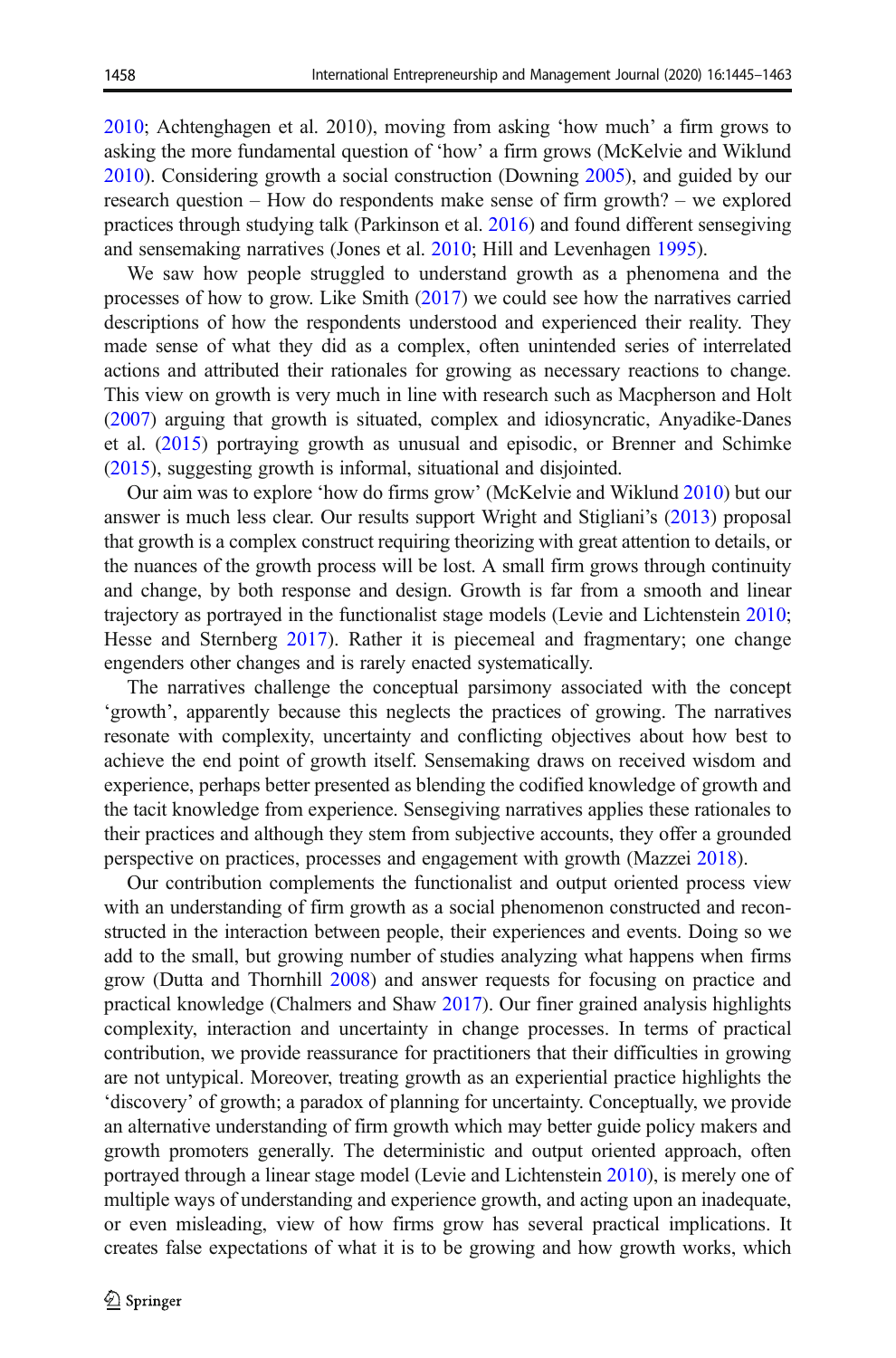may result in managers, investors, and politicians making questionable plans and decisions.

We acknowledge the limitations of our approach; small sample, our interpretation of what we think they mean and of course the context bound nature of our data. As with all interpretative studies, alternative interpretations are possible (Leitch et al. [2010\)](#page-16-0). However, our attention to detailing precisely what our respondents said, coupled with our ability to see these narratives in context gives us confidence in their validity and reliability (Larty and Hamilton [2011\)](#page-16-0) and we hope that we add to understanding small firm growth as a practice.

We propose that future research should be directed towards understanding growth as process rather than merely measuring dimensions of growth. This may involve a move away from positivistic methods towards interpretative approaches (Leitch et al. [2010;](#page-16-0) Parry [2010;](#page-17-0) Wright and Stigliani [2013\)](#page-18-0). Moreover, given that most firms don't grow, or grow very much, we suggest the focus should shift from the exceptional high growth to a better understanding of the mundane but more typical examples.

# Conclusions

"There remains the sense that something is missing—something that hinders our ability to gain deeper knowledge of organizational dynamics. That something has to do with understanding the essence of the organizational experience, and perhaps especially the processes".

(Gioia et al. [2013;](#page-16-0) 16)

Our narratives reflect and enact what Jones et al. [\(2010\)](#page-16-0) call the strategic space for reflexive learning of sense making. Hill and Levenhagen [\(1995](#page-16-0): 1057) suggest that 'to cope with these uncertainties, the entrepreneur must develop a "vision" or mental model of how the environment works (*sensemaking*) and then be able to communicate to others and gain their support (sensegiving)'. In listening to, and interpreting how, our respondents described their experiences, we hope to have given voice to growth as a difficult process for small firms. In doing so, we also want to highlight the inappropriateness of the 'growth as natural and organic' metaphor. Growing pains seems a better metaphor for how processes were managed.

Open Access This article is licensed under a Creative Commons Attribution 4.0 International License, which permits use, sharing, adaptation, distribution and reproduction in any medium or format, as long as you give appropriate credit to the original author(s) and the source, provide a link to the Creative Commons licence, and indicate if changes were made. The images or other third party material in this article are included in the article's Creative Commons licence, unless indicated otherwise in a credit line to the material. If material is not included in the article's Creative Commons licence and your intended use is not permitted by statutory regulation or exceeds the permitted use, you will need to obtain permission directly from the copyright holder. To view a copy of this licence, visit [http://creativecommons.org/licenses/by/4.0/.](http://creativecommons.org/licenses/by/4.0/)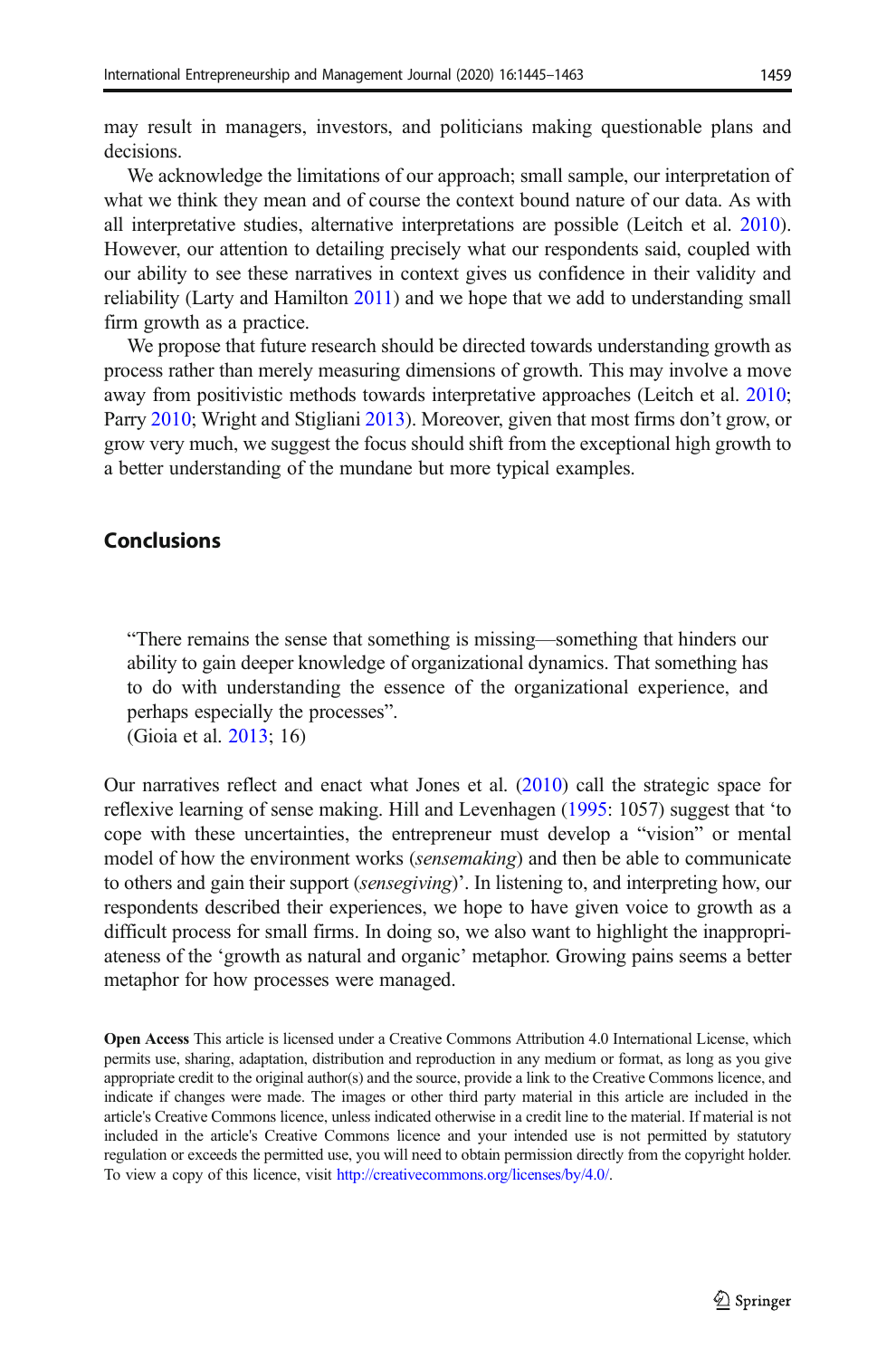# <span id="page-15-0"></span>References

- Achtenhagen, L., & Welter, F. (2011). 'Surfing on the ironing board'–the representation of women's entrepreneurship in German newspapers. Entrepreneurship & Regional Development, 23(9–10), 763–786.
- Achtenhagen, L., Naldi, L., & Melin, L. (2010). "Business growth"—Do practitioners and scholars really talk about the same thing? Entrepreneurship Theory and Practice, 34(2), 289–316.
- Alvesson, M., & Sköldberg, K. (2000). Reflexive methodology: New vistas for qualitative research. London: SAGE Publications.
- Anderson, A. R. (2015). Conceptualising entrepreneurship as economic 'explanation' and the consequent loss of 'understanding'. International Journal of Business and Globalisation, 14(2), 145–157.
- Anderson, A. R., & Atkins, M. H. (2002). Configuration and reconfiguration-planning for uncertainty? International Journal of Entrepreneurship and Innovation Management, 2(4–5), 406–423.
- Anderson, A., & Jack, S. (2002). The articulation of social capital in entrepreneurial networks: A glue or a lubricant? Entrepreneurship and Regional Development, 14(3), 193–210.
- Anderson, A., & Ullah, F. (2014). The condition of smallness: How what it means to be small deters firms from getting bigger. Management Decision, 52(2), 326–349.
- Anyadike-Danes, M., Hart, M., & Du, J. (2015). Firm dynamics and job creation in the United Kingdom: 1998–2013. International Small Business Journal, 33(1), 12–27.
- Apetrei, A., Sánchez-García, J. L., & Sapena, J. (2019). The controversial link between entrepreneurial activity and inequality. International Entrepreneurship and Management Journal, 15(2), 485–502.
- Autio, E., Kenney, M., Mustar, P., Siegel, D., & Wright, M. (2014). Entrepreneurial innovation: The importance of context. Research Policy, 43(7), 1097–1108.
- Barringer, B. R., Jones, F. F., & Neubaum, D. O. (2005). A quantitative content analysis of the characteristics of rapid-growth firms and their founders. Journal of Business Venturing, 20(5), 663–687.
- Berger, P., Luckman (1967). The Social Construction of Reality: A treatise on the Sociology of Knowledge.
- Blackburn, R., & Kovalainen, A. (2009). Researching small firms and entrepreneurship: Past, present and future. International Journal of Management Reviews, 11(2), 127–148.
- Braches, B., & Elliott, C. (2017). Articulating the entrepreneurship career: A study of German women entrepreneurs. International Small Business Journal, 35(5), 535–557.
- Brenner, T., & Schimke, A. (2015). Growth development paths of firms—A study of smaller businesses. Journal of Small Business Management, 53, 539–557.
- Carland, J. W., Hoy, F., Boulton, W. R., & Carland, J. A. C. (1984). Differentiating entrepreneurs from small business owners: A conceptualization. Academy of Management Review, 9(2), 354–359.
- Chalmers, D. M., & Shaw, E. (2017). The endogenous construction of entrepreneurial contexts : A practicebased perspective. International Small Business Journal, 35(1), 19–39.
- Coad, A., Daunfeldt, S.-O., Hölzl, W., Johansson, D., & Nightingale, P. (2014). High-growth firms: Introduction to the special section. Industrial and Corporate Change, 23(1), 91–112.
- Cope, J. (2005). Researching entrepreneurship through phenomenological inquiry. International Small Business Journal, 23(2), 163–189.
- Corner, P. D., Singh, S., & Pavlovich, K. (2017). Entrepreneurial resilience and venture failure. International Small Business Journal, 35(6), 687–708.
- Davidsson, P. (1991). Continued entrepreneurship: Ability, need, and opportunity as determinants of small firm growth. Journal of Business Venturing, 6(6), 405–429.
- Davidsson, P. and Wiklund, J. (2013). eds. New perspectives on firm growth. Edward Elgar Publishing.
- Davidsson, P., Delmar, F., & Wiklund, J. (2006). Entrepreneurship and the growth of small firms. Cheltenham: Edward Elgar.
- Davidsson, P., Achtenhagen, L., & Naldi, L. (2010). Small firm growth. Foundations and Trends in Entrepreneurship, 6(2), 69–166.
- Dean, H., & Ford, J. (2017). Discourses of entrepreneurial leadership: Exposing myths and exploring new approaches. International Small Business Journal, 35(2), 178–196.
- Delmar, F., Davidsson, P., & Gartner, W. B. (2003). Arriving at the high-growth firm. Journal of Business Venturing, 18(2), 189–216.
- Down, S. (2006). Narratives of enterprise: Crafting entrepreneurial self-identity in a small firm. Cheltenham: Edward Elgar Publishing.
- Downing, S. (2005). The social construction of entrepreneurship: Narrative and dramatic processes in the coproduction of organizations and identities. Entrepreneurship Theory and Practice, 29(2), 185–204.
- Drakopoulou Dodd, S., & Anderson, A. R. (2007). Mumpsimus and the mything of the individualistic entrepreneur. International Small Business Journal, 25(4), 341–360.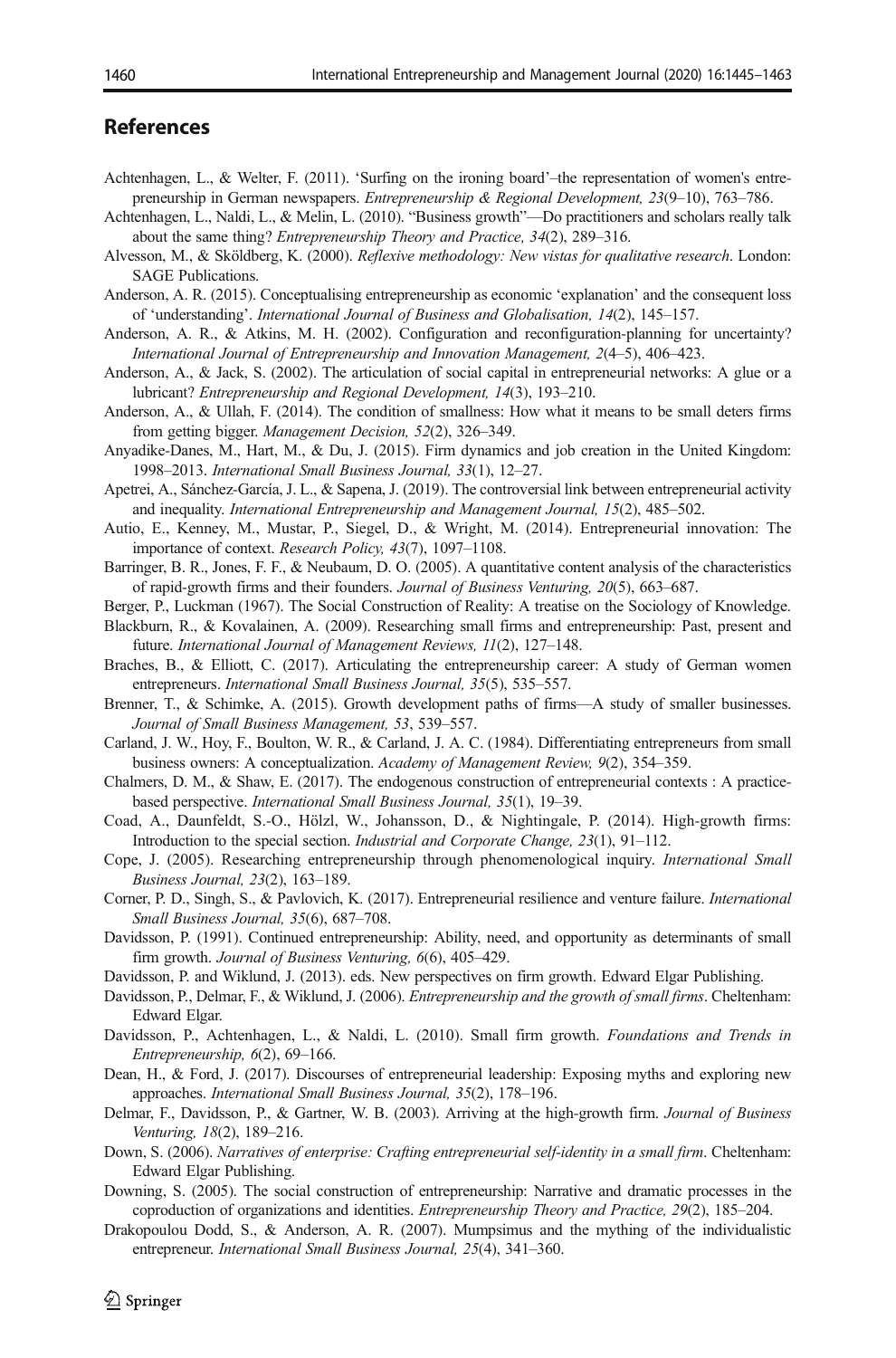- <span id="page-16-0"></span>Dutta, D. K., & Thornhill, S. (2008). Evolution and change in entrepreneurial growth intentions: Developing a cognition-based model. Journal of Business Venturing, 23(3), 307–332.
- Finch, J. (2002). The role of grounded theory in developing economic theory. Journal of Economic Methodology, 9(2), 213–234.
- Fletcher, D. (2004). International entrepreneurship and the small business. *Entrepreneurship & Regional* Development, 16(4), 289–305.
- Fletcher, D. E. (2006). Entrepreneurial processes and the social construction of opportunity. *Entrepreneurship* & Regional Development, 18(5), 421–440.
- Gaddefors, J., & Anderson, A. R. (2017). Entrepreneursheep and context: When entrepreneurship is greater than entrepreneurs. International Journal of Entrepreneurial Behavior and Research, 23(2), 267–278.
- Gaddefors, J., & Anderson, A. R. (2019). Romancing the rural: Reconceptualizing rural entrepreneurship as engagement with context (s). The International Journal of Entrepreneurship and Innovation, 25(3), 159– 169.
- Gergen, K. J. (1999). Invitation to social construction. London: SAGE Publications.
- Georgakopoulou, A. (2006). Thinking big with small stories in narrative and identity analysis. Narrative Inquiry, 16(1), 122–130.
- Giacosa, E., Mazzoleni, A., & Usai, A. (2018). Business process management (BPM): How complementary BPM capabilities can build an ambidextrous state in business process activities of family firms. Business Process Management Journal, 24(5), 1145–1162.
- Giner, J. M., Santa-María, M. J., & Fuster, A. (2017). High-growth firms: Does location matter? *International* Entrepreneurship and Management Journal, 13(1), 75–96.
- Gioia, D. A., & Chittipeddi, K. (1991). Sensemaking and sensegiving in strategic change initiation. Strategic Management Journal, 12, 433–448.
- Gioia, D. A., Corley, K. G., & Hamilton, A. L. (2013). Seeking qualitative rigor in inductive research: Notes on the Gioia methodology. Organizational Research Methods, 16(1), 15–31.
- Glaser, B., & Strauss, A. (1967). The discovery of grounded theory: Strategies for qualitative research. New York: Aldine.
- Grant, P., & Perren, L. (2002). Small business and entrepreneurial research: Meta-theories, paradigms and prejudices. International Small Business Journal, 20(2), 185–211.
- Haltiwanger, J., Jarmin, R., & Miranda, J. (2013). Who creates jobs? Small versus large versus young. The Review of Economics and Statistics, 95(2), 347–361.
- Hamilton, R. T. (2012). How firms grow and the influence of size and age. *International Small Business* Journal, 30(6), 611–621.
- Hesse, N., & Sternberg, R. (2017). Alternative growth patterns of university spin-offs: Why so many remain small? International Entrepreneurship and Management Journal, 13(3), 953–984.
- Hill, R. C., & Levenhagen, M. (1995). Metaphors and mental models: Sensemaking and sensegiving in innovative and entrepreneurial activities. Journal of Management, 21(6), 1057–1074.
- Jack, S., Moult, S., Anderson, A.R. and Dodd, S.D, 2010. An entrepreneurial network evolving: Patterns of change. International Small Business Journal, 28(4), pp.315–337.
- Jones, C., Livne-Tarandach, R., & Balachandra, L. (2010). Rhetoric that wins clients: Entrepreneurial firms use of institutional logics when competing for resources. Research in the Sociology of Work, 21, 183–218.
- Karataş-Özkan, M., Anderson, A. R., Fayolle, A., et al. (2014). Understanding entrepreneurship: Challenging dominant perspectives and theorizing entrepreneurship through new post positivist epistemologies. Journal of Small Business Management, 52(4), 589–593.
- Korsgaard, S., & Anderson, A. R. (2011). Enacting entrepreneurship as social value creation. International Small Business Journal, 29(2), 135–151.
- Labov, W. (1972). Language in the Inner City. Philadelphia: University of Pennsylvania Press.
- Larty, J., & Hamilton, E. (2011). Structural approaches to narrative analysis in entrepreneurship research: Exemplars from two researchers. International Small Business Journal, 29(3), 220–237.
- Leitch, C., Hill, F., & Neergaard, H. (2010). Entrepreneurial and business growth and the quest for a "comprehensive theory": Tilting at windmills? Entrepreneurship Theory and Practice, 34(2), 249–260.
- Levie, J., & Lichtenstein, B. (2010). A terminal assessment of stages theory: Introducing a dynamic states approach to entrepreneurship. Entrepreneurship Theory and Practice, 34(2), 317–350.
- Lincoln, Y. S., & Guba, E. G. (1985). Naturalistic inquiry. Newbury Park: Sage.
- Lindgren, M., & Packendorff, J. (2009). Social constructionism and entrepreneurship: Basic assumptions and consequences for theory and research. International Journal of Entrepreneurial Behavior & Research, 15(1), 25–47.
- Liu, Y. T. (2019). Exploring the role of original aspiration in effectuation tendency. International Entrepreneurship and Management Journal, 15(3), 977–1016.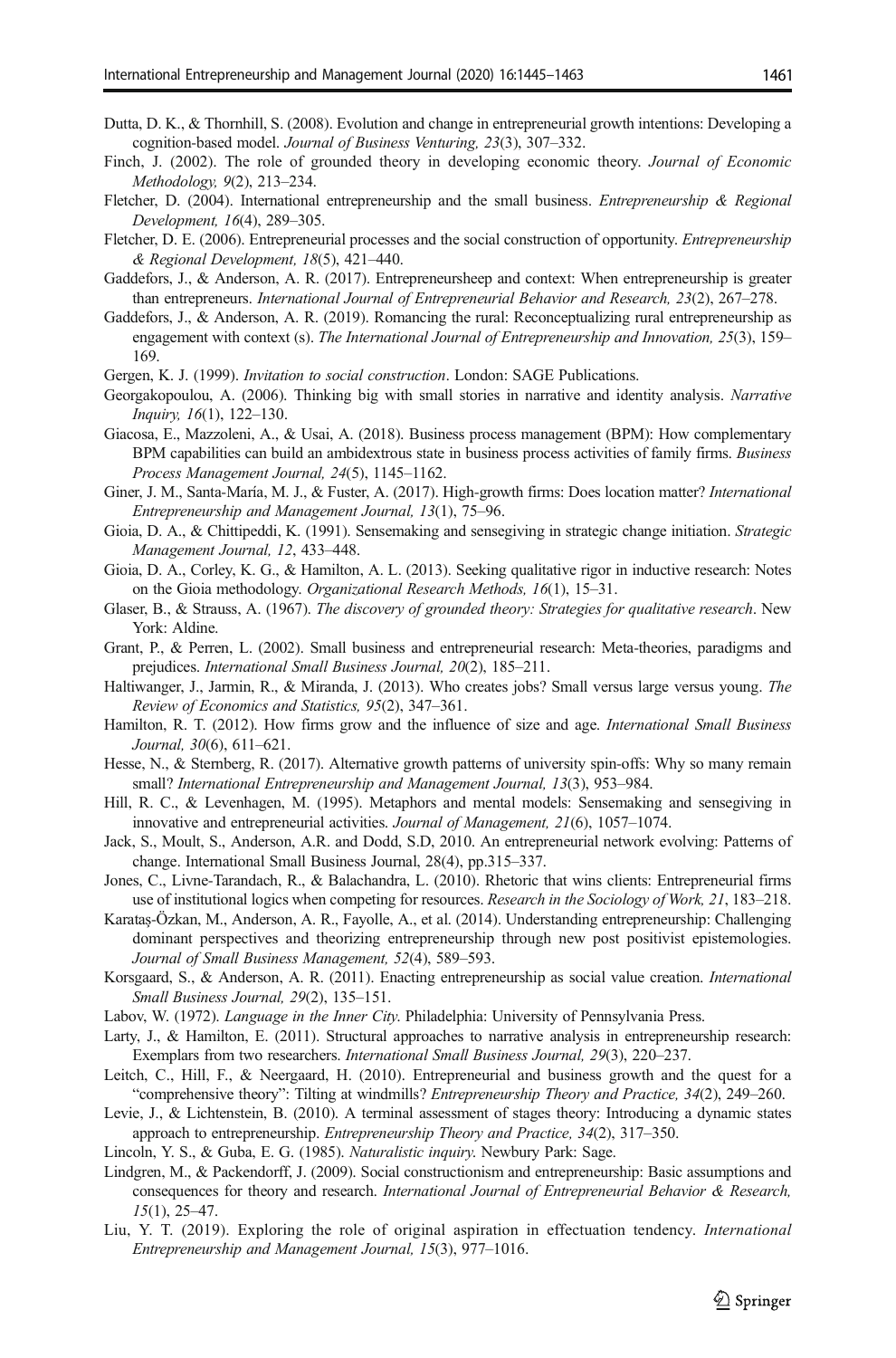- <span id="page-17-0"></span>Macpherson, A., & Holt, R. (2007). Knowledge, learning and small firm growth: A systematic review of the evidence. Research Policy, 36(2), 172–192.
- Mazzei, M. J. (2018). Strategic entrepreneurship: Content, process, context, and outcomes. International Entrepreneurship and Management Journal, 14(3), 657–670.
- McKelvie, A., & Wiklund, J. (2010). Advancing firm growth research: A focus on growth mode instead of growth rate. Entrepreneurship Theory and Practice, 34(2), 261–288.
- Neergaard, H. (2007). Sampling in entrepreneurial settings. In H. Neergaard & J. Ulhøi (Eds.), In handbook of qualitative research methods in entrepreneurship (p. 253). Cheltenham: Edward Elgar.
- Ng, W., & Keasey, K. (2010). Growing beyond smallness: How do small, closely controlled firms survive? International Small Business Journal, 28(6), 620–630.
- O'Cass, A., & Sok, P. (2014). The role of intellectual resources, product innovation capability, reputational resources and marketing capability combinations in firm growth. International Small Business Journal, 32(8), 996–1018.
- O'Farrell, P. N., & Hitchens, D. M. (1988). Alternative theories of small-firm growth: A critical review. Environment and Planning A, 20(10), 1365–1383.
- Ogbor, J. O. (2000). Mythicizing and reification in entrepreneurial discourse: Ideology-critique of entrepreneurial studies. Journal of Management Studies, 37(5), 605–635.
- Oh, K. Y., Anderson, A. R., & Cruickshank, D. (2012). Perceived barriers towards the use of e-trade processes by Korean SMEs. Business Process Management Journal, 18(1), 43–57.
- Parkinson, C., Howorth, C. and Southern, A., (2016). The crafting of an (un) enterprising community: Context and the social practice of talk. International Small Business Journal, 35(4), 385–404.
- Parry, S. (2010). Smalltalk: Rhetoric of control as a barrier to growth in artisan micro-firms. International Small Business Journal, 28(4), 378–397.

Penrose, E. (1995). The theory of the growh of the firm. Oxford: Oxford University Press.

- Perren, L., & Grant, P. (2000). The evolution of management accounting routines in small businesses: A social construction perspective. Management Accounting Research, 11(4), 391–411.
- Perren, L., & Ram, M. (2004). Case-study method in small business and entrepreneurial research mapping boundaries and perspectives. International Small Business Journal, 22(1), 83–101.
- Potter, J., & Wetherell, M. (1987). Discourse and social psychology: Beyond attitudes and behaviour. Sage.
- Presutti, M., & Odorici, V. (2019). Linking entrepreneurial and market orientation to the SME's performance growth: The moderating role of entrepreneurial experience and networks. International Entrepreneurship and Management Journal, 15(3), 697–720.
- Radu, M., & Redien-Collot, R. (2008). The social representation of entrepreneurs in the French press desirable and feasible models? International Small Business Journal, 26(3), 259–298.
- Senderovitz, M., Klyver, K., & Steffens, P. (2016). Four years on: Are the gazelles still running? A longitudinal study of firm performance after a period of rapid growth. International Small Business Journal, 34(4), 391–411.
- Shane, S. (2009). Why encouraging more people to become entrepreneurs is bad public policy. Small Business Economy, 33, 141–149.
- Shaw, E., Wilson, J., & Pret, T. (2017). The process of embedding a small firm in its industrial context. International Small Business Journal, 35(3), 219–243.
- Silverman, D. (2000). *Doing qualitative research*. London: SAGE Publications.
- Smith, R., (2017). Reading liminal and temporal dimensionality in the Baxter family 'public-narrative'. International Small Business Journal, 36(1), 41–59.
- Sonenshein, S. (2010). We're changing—Or are we? Untangling the role of progressive, regressive, and stability narratives during strategic change implementation. Academy of Management Journal, 53(3), 477–512.
- Stanworth, M. J. K., & Curran, J. (1976). Growth and the small firm—An alternative view. Journal of Management Studies, 13(2), 95–110.
- Steyaert, C. (2007). 'Entrepreneuring'as a conceptual attractor? A review of process theories in 20 years of entrepreneurship studies. Entrepreneurship and Regional Development, 19(6), 453–477.
- Steyaert, C., & Dey, P. (2010). Nine verbs to keep the social entrepreneurship research agenda 'dangerous'. Journal of social entrepreneurship, 1(2), 231–254.
- Storey, D. (2011). Optimism and chance: The elephants in the entrepreneurship room. International Small Business Journal, 29(4), 303–321.
- Toledano, N. and Anderson, A.R., (2017). Theoretical reflections on narrative in action research. Action Research, p.1476750317748439.
- Tunberg, M. (2014). Approaching rural firm growth: A literature review. Journal of Enterprising Communities: People and Places in the Global Economy, 8(4), 261–286.